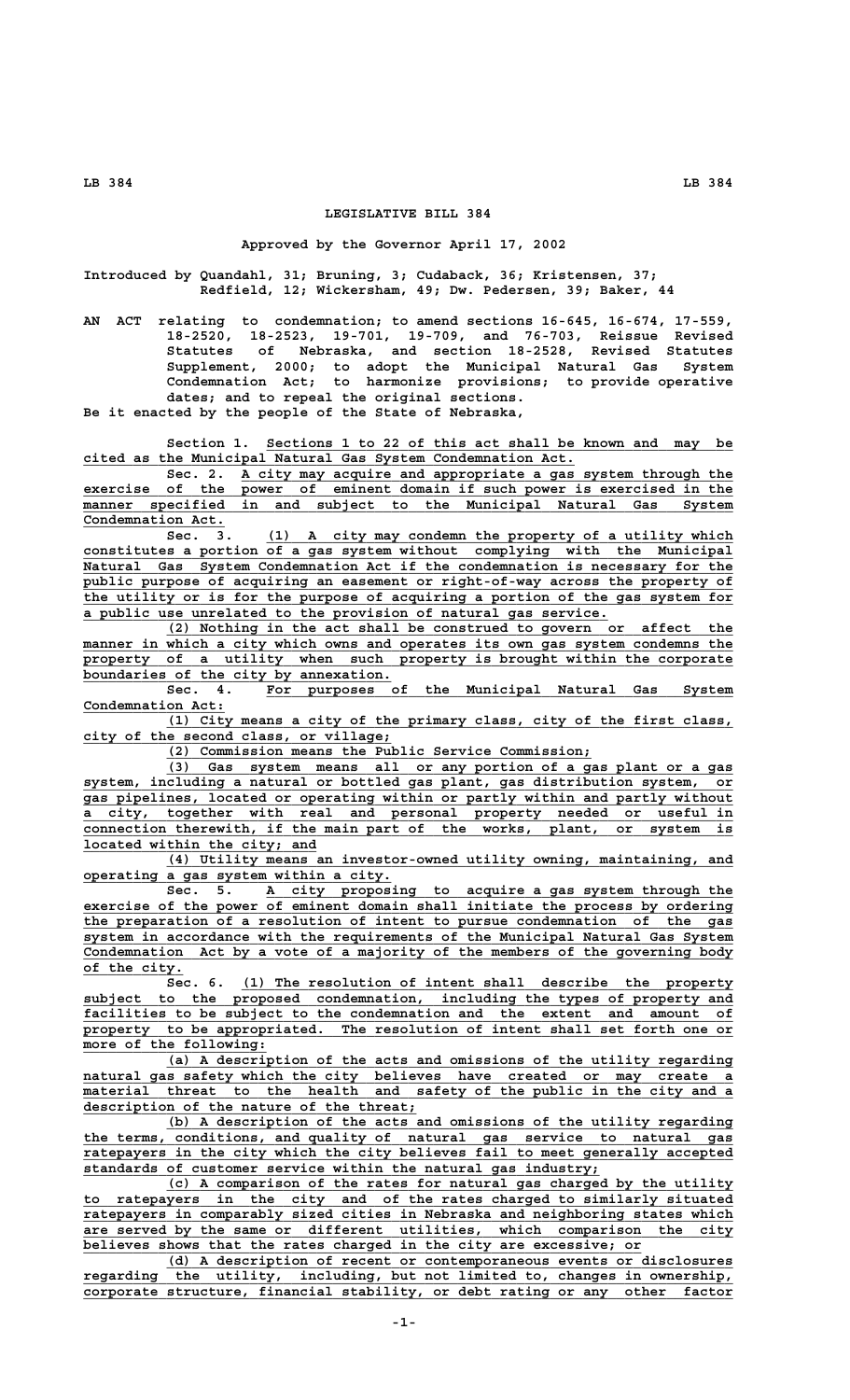**\_\_\_\_\_\_\_\_\_\_\_\_\_\_\_\_\_\_\_\_\_\_\_\_\_\_\_\_\_\_\_\_\_\_\_\_\_\_\_\_\_\_\_\_\_\_\_\_\_\_\_\_\_\_\_\_\_\_\_\_\_\_\_\_\_\_\_\_\_\_\_\_\_\_\_\_\_\_ which the city believes indicates financial instability in the utility which**  $\overline{\text{may materially impair its ability to maintain appropriate levels of safety and}$  **\_\_\_\_\_\_\_\_\_\_\_\_\_\_\_\_\_\_\_\_\_\_\_\_\_\_\_\_\_ consumer service in the city.**

 **\_\_\_\_\_\_\_\_\_\_\_\_\_\_\_\_\_\_\_\_\_\_\_\_\_\_\_\_\_\_\_\_\_\_\_\_\_\_\_\_\_\_\_\_\_\_\_\_\_\_\_\_\_\_\_\_\_\_\_\_\_\_\_\_\_\_\_\_ (2) If the resolution of intent contains provisions as set out in \_\_\_\_\_\_\_\_\_\_\_\_\_\_\_\_\_\_\_\_\_\_\_\_\_\_\_\_\_\_\_\_\_\_\_\_\_\_\_\_\_\_\_\_\_\_\_\_\_\_\_\_\_\_\_\_\_\_\_\_\_\_\_\_\_\_\_\_\_\_\_\_\_\_\_\_\_\_ subdivision (1)(a) or (b) of this section, the resolution shall describe the \_\_\_\_\_\_\_\_\_\_\_\_\_\_\_\_\_\_\_\_\_\_\_\_\_\_\_\_\_\_\_\_\_\_\_\_\_\_\_\_\_\_\_\_\_\_\_\_\_\_\_\_\_\_\_\_\_\_\_\_\_\_\_\_\_\_\_\_\_\_\_\_\_\_\_\_\_\_ efforts by the city to inform the utility of the utility's acts or omissions \_\_\_\_\_\_\_\_\_\_\_\_\_\_\_\_\_\_\_\_\_\_\_\_\_\_\_\_\_\_\_\_\_\_\_\_\_\_\_\_\_\_\_\_\_\_\_\_\_\_\_\_\_\_\_\_\_\_\_\_\_\_\_\_\_\_\_\_\_\_\_\_\_\_\_\_\_\_ regarding safety or service and shall describe the opportunities afforded the \_\_\_\_\_\_\_\_\_\_\_\_\_\_\_\_\_\_\_\_\_\_\_\_\_\_\_\_\_\_\_\_\_\_\_\_\_ utility to remedy the stated defects.**

 **\_\_\_\_\_\_\_\_\_\_\_\_\_\_\_\_\_\_\_\_\_\_\_\_\_\_\_\_\_\_\_\_\_\_\_\_\_\_\_\_\_\_\_\_\_\_\_\_\_\_\_\_\_\_\_\_\_\_\_\_\_\_\_\_\_\_\_\_ (3) The resolution of intent shall not contain any provision \_\_\_\_\_\_\_\_\_\_\_\_\_\_\_\_\_\_\_\_\_\_\_\_\_\_\_\_\_\_\_\_\_\_\_\_\_\_\_\_\_\_\_\_\_\_\_\_\_\_\_\_\_\_\_\_\_\_\_\_\_\_\_\_\_\_\_\_\_\_\_\_\_\_\_\_\_\_ regarding nor make any references to any expected or anticipated revenue to be \_\_\_\_\_\_\_\_\_\_\_\_\_\_\_\_\_\_\_\_\_\_\_\_\_\_\_\_\_\_\_\_\_\_\_\_\_\_\_\_\_\_\_\_\_\_\_\_\_\_\_\_\_\_\_\_\_\_\_\_\_\_\_\_\_\_\_\_\_\_\_\_\_\_\_\_\_\_ derived by the city in consequence of the city's condemnation or operation of \_\_\_\_\_\_\_\_\_\_\_\_\_\_\_ the gas system.**

 **Sec.** 7. (1) The resolution of intent to pursue condemnation shall  **\_\_\_\_\_\_\_\_\_\_\_\_\_\_\_\_\_\_\_\_\_\_\_\_\_\_\_\_\_\_\_\_\_\_\_\_\_\_\_\_\_\_\_\_\_\_\_\_\_\_\_\_\_\_\_\_\_\_\_\_\_\_\_\_\_\_\_\_\_\_\_\_\_\_\_\_\_\_ be presented to the governing body of the city at a regular meeting of such** governing body. At that meeting the governing body may adopt the resolution  **\_\_\_\_\_\_\_\_\_\_\_\_\_\_\_\_\_\_\_\_\_\_\_\_\_\_\_\_\_\_\_\_\_\_\_\_\_\_\_\_\_\_\_\_\_\_\_\_\_\_\_\_\_\_\_\_\_\_\_\_\_\_\_\_\_\_\_\_\_\_\_\_\_\_\_\_\_\_ of intent and, if it does so, shall set a time at least forty-five days after \_\_\_\_\_\_\_\_\_\_\_\_\_\_\_\_\_\_\_\_\_\_\_\_\_\_\_\_\_\_\_\_\_\_\_\_\_\_\_\_\_\_\_\_\_\_\_\_\_\_\_\_\_\_\_\_\_\_\_\_\_\_\_\_\_\_\_\_\_\_\_\_\_\_\_\_\_\_ the date of the meeting at which the resolution of intent was adopted at which \_\_\_\_\_\_\_\_\_\_\_\_\_\_\_\_\_\_\_\_\_\_\_\_\_\_\_\_\_\_\_\_\_\_\_\_\_\_\_\_\_\_\_\_\_\_\_\_\_\_\_\_\_\_\_\_\_\_\_\_\_\_\_\_ time the governing body of the city shall hold a public hearing.**

 **\_\_\_\_\_\_\_\_\_\_\_\_\_\_\_\_\_\_\_\_\_\_\_\_\_\_\_\_\_\_\_\_\_\_\_\_\_\_\_\_\_\_\_\_\_\_\_\_\_\_\_\_\_\_\_\_\_\_\_\_\_\_\_\_\_\_\_\_ (2) At the public hearing, the sole item of business to be conducted \_\_\_\_\_\_\_\_\_\_\_\_\_\_\_\_\_\_\_\_\_\_\_\_\_\_\_\_\_\_\_\_\_\_\_\_\_\_\_\_\_\_\_\_\_\_\_\_\_\_\_\_\_\_\_\_\_\_\_\_\_\_\_\_\_\_\_\_\_\_\_\_\_\_\_\_\_\_ shall be the public hearing on the resolution of intent at which the public \_\_\_\_\_\_\_\_\_\_\_\_\_\_\_\_\_\_\_\_\_\_\_\_\_\_\_\_\_\_\_\_\_\_\_\_\_\_\_\_\_\_\_\_\_\_\_\_\_\_\_\_\_\_\_\_\_\_\_\_\_\_\_\_\_\_\_\_\_\_\_\_\_\_\_\_\_\_ shall be permitted to comment on the proposed condemnation, the utility shall \_\_\_\_\_\_\_\_\_\_\_\_\_\_\_\_\_\_\_\_\_\_\_\_\_\_\_\_\_\_\_\_\_\_\_\_\_\_\_\_\_\_\_\_\_\_\_\_\_\_\_\_\_\_\_\_\_\_\_\_\_\_\_\_\_\_\_\_\_\_\_\_\_\_\_\_\_\_ be permitted to respond to the statements set out in the resolution of intent \_\_\_\_\_\_\_\_\_\_\_\_\_\_\_\_\_\_\_\_\_\_\_\_\_\_\_\_\_\_\_\_\_\_\_\_\_\_\_\_\_\_\_\_\_\_\_\_\_\_\_\_\_\_\_\_\_\_\_\_\_\_\_\_\_\_\_\_\_\_\_\_\_\_\_\_\_\_ and any comments made at the public hearing, and the governing body may act as \_\_\_\_\_\_\_\_\_\_\_\_\_\_\_\_\_\_\_\_\_\_\_\_\_\_\_\_\_\_\_\_\_\_ provided in section 8 of this act.**

 **\_\_\_\_\_\_\_\_\_\_\_\_\_\_\_\_\_\_\_\_\_\_\_\_\_\_\_\_\_\_\_\_\_\_\_\_\_\_\_\_\_\_\_\_\_\_\_\_\_\_\_\_\_\_\_\_\_\_\_\_\_\_\_\_\_\_\_\_ (3) The clerk of the city shall transmit a copy of the resolution of** intent and notice of the date and time of the public hearing to the utility by  **\_\_\_\_\_\_\_\_\_\_\_\_\_\_\_\_\_\_\_\_\_\_\_\_\_\_\_\_\_\_\_\_\_\_\_\_\_\_\_\_\_\_\_\_\_\_\_\_\_\_\_\_\_\_\_\_\_\_\_\_\_\_\_\_\_\_\_\_\_\_\_\_\_\_\_\_\_\_ United States registered mail with signature confirmation within seven days \_\_\_\_\_\_\_\_\_\_\_\_\_\_\_\_\_\_\_\_\_\_\_\_\_\_\_\_\_\_\_\_\_\_\_\_\_\_\_\_\_\_\_\_\_\_\_\_\_\_\_\_\_\_\_\_\_\_\_\_\_\_\_\_\_\_\_\_\_\_\_\_\_\_\_\_\_\_ after the meeting at which the resolution of intent was adopted. At least \_\_\_\_\_\_\_\_\_\_\_\_\_\_\_\_\_\_\_\_\_\_\_\_\_\_\_\_\_\_\_\_\_\_\_\_\_\_\_\_\_\_\_\_\_\_\_\_\_\_\_\_\_\_\_\_\_\_\_\_\_\_\_\_\_\_\_\_\_\_\_\_\_\_\_\_\_\_ thirty days prior to the public hearing, the city shall publish notice of the \_\_\_\_\_\_\_\_\_\_\_\_\_\_\_\_\_\_\_\_\_\_\_\_\_\_\_\_\_\_\_\_\_\_\_\_\_\_\_\_\_\_\_\_\_\_\_\_\_\_\_\_\_\_\_\_\_\_\_\_\_\_\_\_\_\_\_\_\_\_\_\_\_\_\_\_\_\_ time and place of the public hearing and a summary of the resolution of intent \_\_\_\_\_\_\_\_\_\_\_\_\_\_\_\_\_\_\_\_\_\_\_\_\_\_\_\_\_\_\_\_\_\_\_\_\_\_\_\_\_\_\_\_\_\_\_\_\_\_\_\_\_\_\_\_\_\_\_\_\_\_\_\_\_\_\_\_\_\_\_\_ in a legal newspaper published in or of general circulation in the city.**

 **\_\_\_\_\_\_\_\_\_\_\_\_\_\_\_\_\_\_\_\_\_\_\_\_\_\_\_\_\_\_\_\_\_\_\_\_\_\_\_\_\_\_\_\_\_\_\_\_\_\_\_\_\_\_\_\_\_\_\_\_\_\_\_\_\_\_\_\_ (4) The utility may present to the city a description of portions of \_\_\_\_\_\_\_\_\_\_\_\_\_\_\_\_\_\_\_\_\_\_\_\_\_\_\_\_\_\_\_\_\_\_\_\_\_\_\_\_\_\_\_\_\_\_\_\_\_\_\_\_\_\_\_\_\_\_\_\_\_\_\_\_\_\_\_\_\_\_\_\_\_\_\_\_\_\_ the gas system which (a) are not described as part of the gas system being** condemned by the city and (b) are served through the town border station of  **\_\_\_\_\_\_\_\_\_\_\_\_\_\_\_\_\_\_\_\_\_\_\_\_\_\_\_\_\_\_\_\_\_\_\_\_\_\_\_\_\_\_\_\_\_\_\_\_\_\_\_\_\_\_\_\_\_\_\_\_\_\_\_\_\_\_\_\_\_\_\_\_\_\_\_\_\_\_ the city. The utility may require the city to include in its description of \_\_\_\_\_\_\_\_\_\_\_\_\_\_\_\_\_\_\_\_\_\_\_\_\_\_\_\_\_\_\_\_\_\_\_\_\_\_\_\_\_\_\_\_\_\_\_\_\_\_\_\_\_\_\_\_\_\_\_\_\_\_\_\_\_\_\_\_\_\_\_\_\_\_\_\_\_\_ the gas system being condemned any or all of those portions of the system if \_\_\_\_\_\_\_\_\_\_\_\_\_\_\_\_\_\_\_\_\_\_\_\_\_\_\_\_\_\_\_\_\_\_\_\_\_\_\_\_\_\_\_\_\_\_\_\_\_\_\_\_\_\_\_\_\_\_\_\_\_\_\_\_\_\_\_\_\_\_\_\_\_\_\_\_\_\_ the proposed condemnation would sever those portions of the system from the \_\_\_\_\_\_\_\_\_\_\_\_\_\_\_\_\_\_\_\_\_\_\_\_\_\_\_\_\_\_\_\_\_\_\_\_\_\_\_\_\_\_\_\_\_\_\_\_\_\_\_\_\_\_\_\_\_\_\_\_\_\_\_\_\_\_\_\_\_\_\_\_\_\_\_\_\_\_ utility's distribution facilities and would require the utility to create new \_\_\_\_\_\_\_\_\_\_\_\_\_\_\_\_\_\_\_\_\_\_\_\_\_\_\_\_\_\_\_\_\_\_\_\_\_\_\_\_\_\_\_\_\_\_\_\_\_\_\_\_\_\_\_\_\_\_\_\_\_\_\_\_\_\_\_\_\_\_\_\_\_\_\_\_\_\_ infrastructure to link these portions to its existing delivery system outside \_\_\_\_\_\_\_\_\_\_\_\_\_\_\_\_\_\_\_\_\_\_\_\_\_\_\_\_\_\_\_\_\_\_\_\_\_\_\_\_\_\_\_\_\_\_\_\_\_\_\_\_\_\_\_\_\_\_\_\_\_\_\_\_\_\_\_\_\_\_\_\_\_\_\_\_\_\_ the city. If the utility chooses to require the city to include additional** portions of the gas system in the description of the property being condemned,  **\_\_\_\_\_\_\_\_\_\_\_\_\_\_\_\_\_\_\_\_\_\_\_\_\_\_\_\_\_\_\_\_\_\_\_\_\_\_\_\_\_\_\_\_\_\_\_\_\_\_\_\_\_\_\_\_\_\_\_\_\_\_ it shall do so prior to the adjournment of the public hearing.**

 **\_\_\_\_\_\_\_\_\_\_\_\_\_\_\_\_\_\_\_\_\_\_\_\_\_\_\_\_\_\_\_\_\_\_\_\_\_\_\_\_\_\_\_\_\_\_\_\_\_\_\_\_\_\_\_\_\_\_ Sec. 8. After the public hearing provided for in section 7 of this** act, the governing body of the city, by majority vote of its members, may vote  **\_\_\_\_\_\_\_\_\_\_\_\_\_\_\_\_\_\_\_\_\_\_\_\_\_\_\_\_\_\_\_\_\_\_\_\_\_\_\_\_\_\_\_\_\_\_\_\_\_\_\_\_\_\_\_\_\_\_\_\_\_\_\_\_\_\_\_\_\_\_\_\_\_\_\_\_\_\_ to exercise the power of eminent domain and condemn the gas system or such** portion thereof as described in the motion. The motion shall identify fully and accurately the property subject to the condemnation.

 **\_\_\_\_\_\_\_\_\_\_\_\_\_\_\_\_\_\_\_\_\_\_\_\_\_\_\_\_\_\_\_\_\_\_\_\_\_\_\_\_\_\_\_\_\_\_\_\_\_\_\_\_\_\_\_\_\_\_\_ Sec. 9. Following the adoption of the motion, including an override** of any veto, if necessary, the clerk of the city shall transmit to the Chief  **\_\_\_\_\_\_\_\_\_\_\_\_\_\_\_\_\_\_\_\_\_\_\_\_\_\_\_\_\_\_\_\_\_\_\_\_\_\_\_\_\_\_\_\_\_\_\_\_\_\_\_\_\_\_\_\_\_\_\_\_\_\_\_\_\_\_\_\_\_\_\_\_\_\_\_\_\_\_ Justice of the Supreme Court notice of the decision of the city to pursue \_\_\_\_\_\_\_\_\_\_\_\_\_\_\_\_\_\_\_\_\_\_\_\_\_\_\_\_\_\_\_\_\_\_\_\_\_\_\_\_\_\_\_\_\_\_\_\_\_\_\_\_\_\_\_\_\_\_\_\_\_\_\_\_\_\_\_\_\_\_\_\_\_\_\_\_\_\_ condemnation of the gas system. The Supreme Court shall, within thirty days \_\_\_\_\_\_\_\_\_\_\_\_\_\_\_\_\_\_\_\_\_\_\_\_\_\_\_\_\_\_\_\_\_\_\_\_\_\_\_\_\_\_\_\_\_\_\_\_\_\_\_\_\_\_\_\_\_\_\_\_\_\_\_\_\_\_\_\_\_\_\_\_\_\_\_\_\_\_ after the receipt of such notice, appoint three judges of the district court \_\_\_\_\_\_\_\_\_\_\_\_\_\_\_\_\_\_\_\_\_\_\_\_\_\_\_\_\_\_\_\_\_\_\_\_\_\_\_\_\_\_\_\_\_\_\_\_\_\_\_\_\_\_\_\_\_\_\_\_\_\_\_\_\_\_\_\_\_\_\_\_\_\_\_\_\_\_ from three of the judicial districts of the state to constitute a court of \_\_\_\_\_\_\_\_\_\_\_\_\_\_\_\_\_\_\_\_\_\_\_\_\_\_\_\_\_\_\_\_\_\_\_\_\_\_\_\_\_\_\_\_\_\_\_\_\_\_\_\_\_\_\_\_\_\_\_\_\_\_\_\_\_\_\_\_\_\_\_\_\_\_\_\_\_\_ condemnation to ascertain and find the value of the gas system being taken. \_\_\_\_\_\_\_\_\_\_\_\_\_\_\_\_\_\_\_\_\_\_\_\_\_\_\_\_\_\_\_\_\_\_\_\_\_\_\_\_\_\_\_\_\_\_\_\_\_\_\_\_\_\_\_\_\_\_\_\_\_\_\_\_\_\_\_\_\_\_\_\_\_\_\_\_\_\_ The Supreme Court shall enter an order requiring the judges to attend as a** court of condemnation at the county seat of the county in which the city is  $\frac{1}{\sqrt{1-\frac{1}{n}}}$   $\frac{1}{\sqrt{1-\frac{1}{n}}}$   $\frac{1}{\sqrt{1-\frac{1}{n}}}$   $\frac{1}{\sqrt{1-\frac{1}{n}}}$   $\frac{1}{\sqrt{1-\frac{1}{n}}}$   $\frac{1}{\sqrt{1-\frac{1}{n}}}$   $\frac{1}{\sqrt{1-\frac{1}{n}}}$   $\frac{1}{\sqrt{1-\frac{1}{n}}}$   $\frac{1}{\sqrt{1-\frac{1}{n}}}$   $\frac{1}{\sqrt{1-\frac{1}{n}}}$   $\frac{1}{\sqrt{1-\frac{1}{n}}}$   $\frac{1}{\sqrt{1-\frac{$  **\_\_\_\_\_\_\_\_\_\_\_\_\_\_\_\_\_\_\_\_\_\_\_\_\_\_\_\_\_\_\_\_\_\_\_\_\_\_\_\_\_\_\_\_\_\_\_\_\_\_\_\_\_\_\_\_\_\_\_\_\_\_\_\_\_\_\_\_\_\_\_\_\_\_\_\_\_\_ stipulation by all necessary parties as to the value of the gas system filed \_\_\_\_\_\_\_\_\_\_\_\_\_\_\_\_\_\_\_\_\_\_\_\_\_\_\_\_\_\_\_\_\_\_\_\_\_\_\_\_\_\_\_\_\_\_\_\_\_\_\_\_\_\_\_\_\_\_\_\_\_\_\_\_\_\_\_\_\_\_\_\_\_\_\_\_\_\_ with the Supreme Court prior to such date. The judges shall attend as ordered \_\_\_\_\_\_\_\_\_\_\_\_\_\_\_\_\_\_\_\_\_\_\_\_\_\_\_\_\_\_\_\_\_\_\_\_\_\_\_\_\_\_\_\_\_\_\_\_\_\_\_\_\_\_\_\_\_\_\_\_\_\_\_\_\_\_\_\_\_\_\_\_\_\_\_\_\_\_ and at the first meeting shall select a presiding judge, organize, and proceed** with the court's duties. The court may adjourn from time to time and shall  **\_\_\_\_\_\_\_\_\_\_\_\_\_\_\_\_\_\_\_\_\_\_\_\_\_\_\_\_\_\_\_\_\_\_\_\_\_\_\_\_\_\_\_\_\_\_\_\_\_\_\_\_\_\_\_\_\_\_\_\_\_\_\_\_\_\_\_\_\_\_\_\_\_\_\_\_\_\_ fix a time for the appearance before it of all such corporations or persons as \_\_\_\_\_\_\_\_\_\_\_\_\_\_\_\_\_\_\_\_\_\_\_\_\_\_\_\_\_\_\_\_\_\_\_\_\_\_\_\_\_\_\_\_\_\_\_\_\_\_\_\_\_\_\_\_\_\_\_\_\_\_\_\_\_\_\_\_\_\_\_\_\_\_\_\_\_\_ the court may deem necessary to be made parties to such condemnation \_\_\_\_\_\_\_\_\_\_\_\_\_\_\_\_\_\_\_\_\_\_\_\_\_\_\_\_\_\_\_\_\_\_\_\_\_\_\_\_\_\_\_\_\_\_\_\_\_\_\_\_\_\_\_\_\_\_\_\_\_\_\_\_\_\_\_\_\_\_\_\_\_\_\_\_\_\_ proceedings or which the city or the utility may desire to have made a party \_\_\_\_\_\_\_\_\_\_\_\_\_\_\_\_\_\_\_\_\_\_\_\_\_\_\_\_\_\_\_\_\_\_\_\_\_\_\_\_\_\_\_\_\_\_\_\_\_\_\_\_\_\_\_\_\_\_\_\_\_\_\_\_\_\_\_\_\_\_\_\_\_\_\_\_\_\_ to the proceedings. If such time of appearance shall occur after any \_\_\_\_\_\_\_\_\_\_\_\_\_\_\_\_\_\_\_\_\_\_\_\_\_\_\_\_\_\_\_\_\_\_\_\_\_\_\_\_\_\_\_\_\_\_\_\_\_\_\_\_\_\_\_\_\_\_\_\_\_\_\_\_\_\_\_\_\_\_\_\_\_\_\_\_\_\_ proceedings have begun, the proceedings shall be reviewed by the court, as it**  $\max$  direct, to give all parties full opportunity to be heard. All  **\_\_\_\_\_\_\_\_\_\_\_\_\_\_\_\_\_\_\_\_\_\_\_\_\_\_\_\_\_\_\_\_\_\_\_\_\_\_\_\_\_\_\_\_\_\_\_\_\_\_\_\_\_\_\_\_\_\_\_\_\_\_\_\_\_\_\_\_\_\_\_\_\_\_\_\_\_\_ corporations or persons, including all mortgagees, bondholders, trustees for \_\_\_\_\_\_\_\_\_\_\_\_\_\_\_\_\_\_\_\_\_\_\_\_\_\_\_\_\_\_\_\_\_\_\_\_\_\_\_\_\_\_\_\_\_\_\_\_\_\_\_\_\_\_\_\_\_\_\_\_\_\_\_\_\_\_\_\_\_\_\_\_\_\_\_\_\_\_ bondholders, leaseholders, or other parties or persons claiming any interest** in or lien upon the gas system, may be made parties to the proceedings. parties shall be served with notice of the proceedings and the time and place  **\_\_\_\_\_\_\_\_\_\_\_\_\_\_\_\_\_\_\_\_\_\_\_\_\_\_\_\_\_\_\_\_\_\_\_\_\_\_\_\_\_\_\_\_\_\_\_\_\_\_\_\_\_\_\_\_\_\_\_\_\_\_\_\_\_\_\_\_\_\_\_\_\_\_\_\_\_\_ of the meeting of the court of condemnation in the same manner and for such**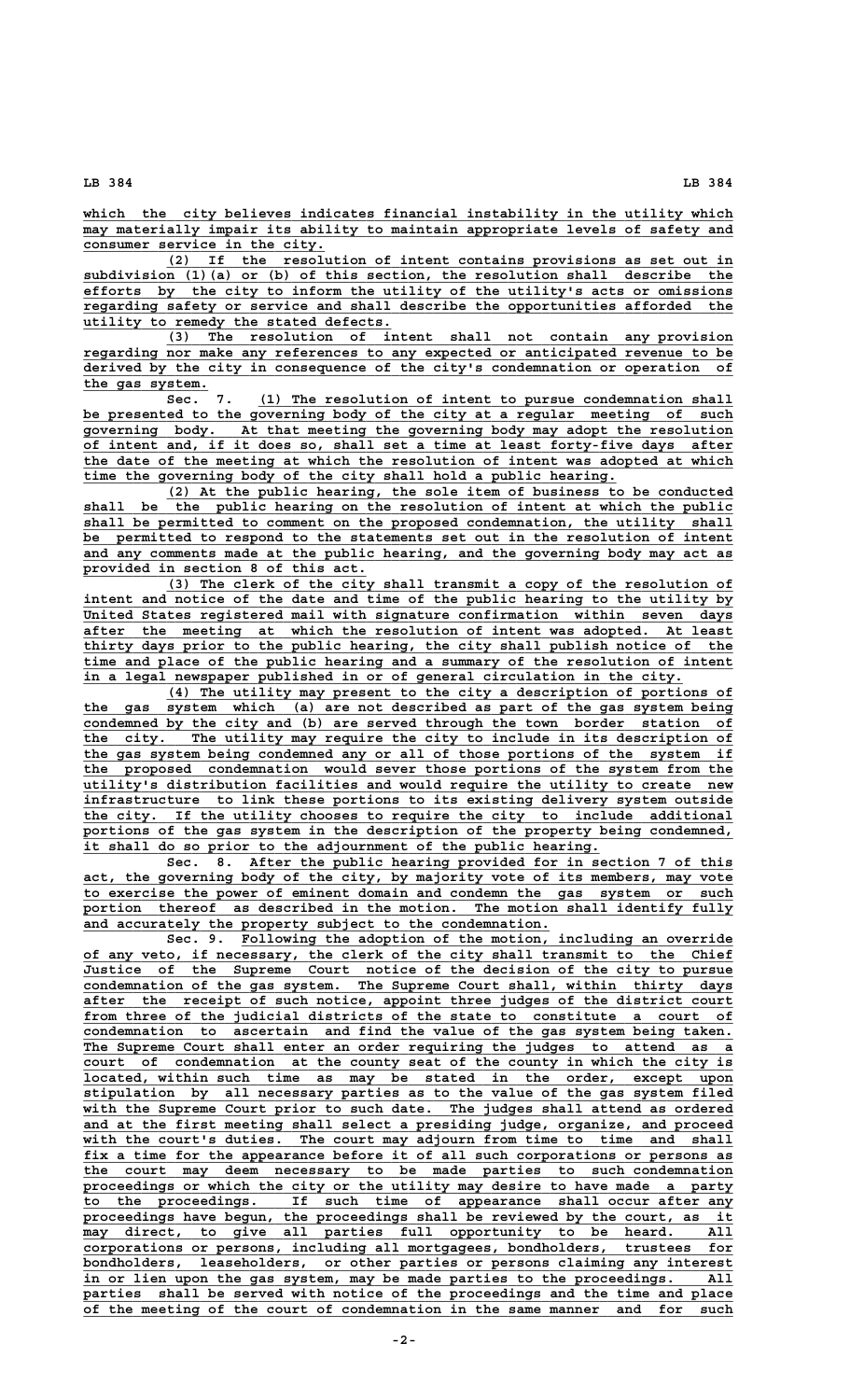length of time as the service of a summons in cases begun in the district  **\_\_\_\_\_\_\_\_\_\_\_\_\_\_\_\_\_\_\_\_\_\_\_\_\_\_\_\_\_\_\_\_\_\_\_\_\_\_\_\_\_\_\_\_\_\_\_\_\_\_\_\_\_\_\_\_\_\_\_\_\_\_\_\_\_\_\_\_\_\_\_\_\_\_\_\_\_\_ court, either by personal service or service by publication, and actual** personal service of notice within or without the state shall supersede the  **\_\_\_\_\_\_\_\_\_\_\_\_\_\_\_\_\_\_\_\_\_\_\_\_\_\_\_\_\_\_\_\_\_\_\_ necessity of notice by publication.**

 **\_\_\_\_\_\_\_\_\_\_\_\_\_\_\_\_\_\_\_\_\_\_\_\_\_\_\_\_\_\_\_\_\_\_\_\_\_\_\_\_\_\_\_\_\_\_\_\_\_\_\_\_\_\_\_ Sec. 10. In all proceedings before it, the court of condemnation \_\_\_\_\_\_\_\_\_\_\_\_\_\_\_\_\_\_\_\_\_\_\_\_\_\_\_\_\_\_\_\_\_\_\_\_\_\_\_\_\_\_\_\_\_\_\_\_\_\_\_\_\_\_\_\_\_\_\_\_\_\_\_\_\_\_\_\_\_\_\_\_\_\_\_\_\_\_ shall appoint a reporter of its proceedings who shall report and preserve all \_\_\_\_\_\_\_\_\_\_\_\_\_\_\_\_\_\_\_\_\_\_\_\_\_\_\_\_\_\_\_\_\_\_\_\_\_\_\_\_\_\_\_\_\_\_\_\_\_\_\_\_\_\_\_\_\_\_\_\_\_\_\_\_\_\_\_\_\_\_\_\_\_\_\_\_\_\_ evidence introduced before it. The clerk of the district court, in the county** where the city is located, shall attend upon the court of condemnation and perform the duties of the clerk thereof, as the court of condemnation may  $\text{direct.}$  The sheriff of the county or any of his or her deputies shall attend upon the court and shall have power to serve summonses, subpoenas, and all  **\_\_\_\_\_\_\_\_\_\_\_\_\_\_\_\_\_\_\_\_\_\_\_\_\_\_\_\_\_\_\_\_\_\_\_\_\_\_\_\_\_\_\_\_\_\_\_\_\_\_\_\_\_\_\_\_\_\_\_\_\_\_\_\_\_\_\_\_\_\_\_\_\_\_\_\_\_\_ other orders or papers ordered to be served by the court. In case of a \_\_\_\_\_\_\_\_\_\_\_\_\_\_\_\_\_\_\_\_\_\_\_\_\_\_\_\_\_\_\_\_\_\_\_\_\_\_\_\_\_\_\_\_\_\_\_\_\_\_\_\_\_\_\_\_\_\_\_\_\_\_\_\_\_\_\_\_\_\_\_\_\_\_\_\_\_\_ vacancy on the court, the vacancy shall be filled by the Supreme Court if the**  $vacancy$  occurs while the Supreme Court is in session, and if it occurs while  **\_\_\_\_\_\_\_\_\_\_\_\_\_\_\_\_\_\_\_\_\_\_\_\_\_\_\_\_\_\_\_\_\_\_\_\_\_\_\_\_\_\_\_\_\_\_\_\_\_\_\_\_\_\_\_\_\_\_\_\_\_\_\_\_\_\_\_\_\_\_\_\_\_\_\_\_\_\_ the Supreme Court is not in session, then by the Chief Justice. The judges \_\_\_\_\_\_\_\_\_\_\_\_\_\_\_\_\_\_\_\_\_\_\_\_\_\_\_\_\_\_\_\_\_\_\_\_\_\_\_\_\_\_\_\_\_\_\_\_\_\_\_\_\_\_\_\_\_\_\_\_\_\_\_\_\_\_\_\_\_\_\_\_\_\_\_\_\_\_ constituting the court of condemnation shall be paid by the city a per diem** for their services in an amount to be established by rule of the Supreme Court  **\_\_\_\_\_\_\_\_\_\_\_\_\_\_\_\_\_\_\_\_\_\_\_\_\_\_\_\_\_\_\_\_\_\_\_\_\_\_\_\_\_\_\_\_\_\_\_\_\_\_\_\_\_\_\_\_\_\_\_\_\_\_\_\_\_\_\_\_\_\_\_\_\_\_\_\_\_\_ and the city shall pay their necessary traveling expenses, accommodation \_\_\_\_\_\_\_\_\_\_\_\_\_\_\_\_\_\_\_\_\_\_\_\_\_\_\_\_\_\_\_\_\_\_\_\_\_\_\_\_\_\_\_\_\_\_\_\_\_\_\_\_\_\_\_\_\_\_\_\_\_\_\_\_\_\_\_\_\_\_\_\_\_\_\_\_\_\_ bills, and all other necessary expenses incurred while in attendance upon the \_\_\_\_\_\_\_\_\_\_\_\_\_\_\_\_\_\_\_\_\_\_\_\_\_\_\_\_\_\_\_\_\_\_\_\_\_\_\_\_\_\_\_\_\_\_\_\_\_\_\_\_\_\_\_\_\_\_\_\_\_\_\_\_\_\_\_\_\_\_\_\_\_\_\_\_\_\_ sittings of the court of condemnation, with reimbursement for expenses to be \_\_\_\_\_\_\_\_\_\_\_\_\_\_\_\_\_\_\_\_\_\_\_\_\_\_\_\_\_\_\_\_\_\_\_\_\_\_\_\_\_\_\_\_\_\_\_\_\_\_\_\_\_\_\_\_\_\_\_\_\_\_\_\_\_\_\_\_\_\_\_\_\_\_\_\_\_\_ made as provided in sections 81-1174 to 81-1177. The city shall pay the \_\_\_\_\_\_\_\_\_\_\_\_\_\_\_\_\_\_\_\_\_\_\_\_\_\_\_\_\_\_\_\_\_\_\_\_\_\_\_\_\_\_\_\_\_\_\_\_\_\_\_\_\_\_\_\_\_\_\_\_\_\_\_\_\_\_\_\_\_\_\_\_\_\_\_\_\_\_ reporter that is appointed by the court the amount that is set by the court. \_\_\_\_\_\_\_\_\_\_\_\_\_\_\_\_\_\_\_\_\_\_\_\_\_\_\_\_\_\_\_\_\_\_\_\_\_\_\_\_\_\_\_\_\_\_\_\_\_\_\_\_\_\_\_\_\_\_\_\_\_\_\_\_\_\_\_\_\_\_\_\_\_\_\_\_\_\_ The sheriff shall serve all summonses, subpoenas, or other orders or papers \_\_\_\_\_\_\_\_\_\_\_\_\_\_\_\_\_\_\_\_\_\_\_\_\_\_\_\_\_\_\_\_\_\_\_\_\_\_\_\_\_\_\_\_\_\_\_\_\_\_\_\_\_\_\_\_\_\_\_\_\_\_\_\_\_\_\_\_\_\_\_\_\_\_\_\_\_\_ ordered issued or served by the court of condemnation at the same rate and \_\_\_\_\_\_\_\_\_\_\_\_\_\_\_\_\_\_\_\_\_\_\_\_\_\_\_\_\_\_\_\_\_\_\_\_\_\_\_\_\_\_\_\_\_\_\_\_\_\_\_\_\_\_\_\_\_\_\_\_\_\_\_\_\_\_\_\_\_\_\_\_\_\_\_\_\_\_ compensation for which he or she serves like papers issued by the district \_\_\_\_\_\_\_\_\_\_\_\_\_\_\_\_\_\_\_\_\_\_\_\_\_\_\_\_\_\_\_\_\_\_\_\_\_\_\_\_\_\_\_\_\_\_\_\_\_\_\_\_\_\_\_\_\_\_\_\_\_\_\_\_\_\_\_\_\_\_\_\_\_\_\_\_\_\_ court, but shall account to the county for all compensation as required of him \_\_\_\_\_\_\_\_\_\_\_\_\_\_\_\_\_\_\_\_\_\_\_\_\_\_\_\_\_\_\_\_\_\_\_\_\_\_\_\_\_\_\_\_\_\_\_\_\_\_\_\_\_\_\_\_\_\_\_\_ or her under the law governing his or her duties as sheriff.**

 **\_\_\_\_\_\_\_\_\_\_\_\_\_\_\_\_\_\_\_\_\_\_\_\_\_\_\_\_\_\_\_\_\_\_\_\_\_\_\_\_\_\_\_\_\_\_\_\_\_\_\_\_\_\_\_\_\_\_ Sec. 11. (1) In ascertaining the value of the gas system, the court \_\_\_\_\_\_\_\_\_\_\_\_\_\_\_\_\_\_\_\_\_\_\_\_\_\_\_\_\_\_\_\_\_\_\_\_\_\_\_\_\_\_\_\_\_\_\_\_\_\_\_\_\_\_\_\_\_\_\_\_\_\_\_\_\_\_\_\_\_\_\_\_\_\_\_\_\_\_ of condemnation shall have full power to summon witnesses, administer oaths, \_\_\_\_\_\_\_\_\_\_\_\_\_\_\_\_\_\_\_\_\_\_\_\_\_\_\_\_\_\_\_\_\_\_\_\_\_\_\_\_\_\_\_\_\_\_\_\_\_\_\_\_\_\_\_\_\_\_\_\_\_\_\_\_\_\_\_\_\_\_\_\_\_\_\_\_\_\_ take evidence, order the taking of depositions, and require the production of \_\_\_\_\_\_\_\_\_\_\_\_\_\_\_\_\_\_\_\_\_\_\_\_\_\_\_\_\_\_\_\_\_\_\_\_\_\_\_\_\_\_\_\_\_\_\_\_\_\_\_\_\_\_\_\_\_\_\_\_\_\_\_\_\_\_\_\_\_\_\_\_\_\_\_\_\_\_ any and all books and papers deemed necessary for a full investigation and \_\_\_\_\_\_\_\_\_\_\_\_\_\_\_\_\_\_\_\_\_\_\_\_\_\_\_\_\_\_\_\_\_\_\_\_\_\_\_\_\_\_\_\_\_\_\_\_\_\_\_\_\_\_\_\_\_\_\_\_\_\_\_\_\_\_\_\_\_\_\_\_\_\_\_\_\_\_ ascertainment of the value of any portion of the gas system. When part of the \_\_\_\_\_\_\_\_\_\_\_\_\_\_\_\_\_\_\_\_\_\_\_\_\_\_\_\_\_\_\_\_\_\_\_\_\_\_\_\_\_\_\_\_\_\_\_\_\_\_\_\_\_\_\_\_\_\_\_\_\_\_\_\_\_\_\_\_\_\_\_\_\_\_\_\_\_\_ gas system appropriated under the Municipal Natural Gas System Condemnation** Act extends beyond the territory within which the city exercising the power of  **\_\_\_\_\_\_\_\_\_\_\_\_\_\_\_\_\_\_\_\_\_\_\_\_\_\_\_\_\_\_\_\_\_\_\_\_\_\_\_\_\_\_\_\_\_\_\_\_\_\_\_\_\_\_\_\_\_\_\_\_\_\_\_\_\_\_\_\_\_\_\_\_\_\_\_\_\_\_ eminent domain has a right to operate the gas system, the court of** condemnation, in determining the damages caused by the appropriation, shall  **\_\_\_\_\_\_\_\_\_\_\_\_\_\_\_\_\_\_\_\_\_\_\_\_\_\_\_\_\_\_\_\_\_\_\_\_\_\_\_\_\_\_\_\_\_\_\_\_\_\_\_\_\_\_\_\_\_\_\_\_\_\_\_\_\_\_\_\_\_\_\_\_\_\_\_\_\_\_ take into consideration the fact that the portion of the gas system beyond \_\_\_\_\_\_\_\_\_\_\_\_\_\_\_\_\_\_\_\_\_\_\_\_\_\_\_\_\_\_\_\_\_\_\_\_\_\_\_\_\_\_\_\_\_\_\_\_\_\_\_\_\_\_\_\_\_\_\_\_\_\_\_\_\_\_\_\_\_\_\_\_\_\_\_\_\_\_ that territory is being detached and not appropriated by the city, and the \_\_\_\_\_\_\_\_\_\_\_\_\_\_\_\_\_\_\_\_\_\_\_\_\_\_\_\_\_\_\_\_\_\_\_\_\_\_\_\_\_\_\_\_\_\_\_\_\_\_\_\_\_\_\_\_\_\_\_\_\_\_\_\_\_\_\_\_\_\_\_\_\_\_\_\_\_\_ court of condemnation shall award damages by reason of the detachment and the \_\_\_\_\_\_\_\_\_\_\_\_\_\_\_\_\_\_\_\_\_\_\_\_\_\_\_\_\_\_\_\_\_\_\_\_\_\_\_\_\_\_\_\_\_\_\_\_\_\_\_\_\_\_\_\_\_\_\_\_\_\_\_\_\_\_\_\_\_\_\_\_\_\_\_\_\_\_ destruction in value and usefulness of the detached and unappropriated** property as it will remain and be left after the detachment and appropriation. The court shall have all the necessary powers and perform all the necessary  **\_\_\_\_\_\_\_\_\_\_\_\_\_\_\_\_\_\_\_\_\_\_\_\_\_\_\_\_\_\_\_\_\_\_\_\_\_\_\_\_\_\_\_\_\_\_\_\_\_\_\_\_\_\_\_\_\_\_\_\_\_\_\_\_\_\_\_\_\_\_\_\_\_\_\_\_\_\_ duties in the condemnation and ascertainment of the value and in making an \_\_\_\_\_\_\_\_\_\_\_\_\_\_\_\_\_\_\_\_\_\_\_\_\_\_\_\_\_\_\_\_\_\_\_\_\_ award of the value of the gas system.**

 **\_\_\_\_\_\_\_\_\_\_\_\_\_\_\_\_\_\_\_\_\_\_\_\_\_\_\_\_\_\_\_\_\_\_\_\_\_\_\_\_\_\_\_\_\_\_\_\_\_\_\_\_\_\_\_\_\_\_\_\_\_\_\_\_\_\_\_\_ (2) The court of condemnation shall have power to apportion the \_\_\_\_\_\_\_\_\_\_\_\_\_\_\_\_\_\_\_\_\_\_\_\_\_\_\_\_\_\_\_\_\_\_\_\_\_\_\_\_\_\_\_\_\_\_\_\_\_\_\_\_\_\_\_\_\_\_\_\_\_\_\_\_\_\_\_\_\_\_\_\_\_\_\_\_\_\_ costs of the proceedings before it between the city and the utility and the \_\_\_\_\_\_\_\_\_\_\_\_\_\_\_\_\_\_\_\_\_\_\_\_\_\_\_\_\_\_\_\_\_\_\_\_\_\_\_\_\_\_\_\_\_\_\_\_\_\_\_\_\_\_\_\_\_\_\_\_\_\_\_\_\_\_\_\_\_\_\_\_\_\_\_\_\_\_ city shall provide for and pay the costs as ordered by the court. The city**  $s$ hall make provisions for the necessary funds and expenses to carry on the  **\_\_\_\_\_\_\_\_\_\_\_\_\_\_\_\_\_\_\_\_\_\_\_\_\_\_\_\_\_\_\_\_\_\_\_\_\_\_\_\_\_\_\_\_\_\_\_\_\_\_\_\_\_\_\_\_\_\_\_\_\_\_\_\_\_\_\_\_\_\_\_\_\_\_\_\_\_\_ proceedings of the court while the proceedings are in progress. If the \_\_\_\_\_\_\_\_\_\_\_\_\_\_\_\_\_\_\_\_\_\_\_\_\_\_\_\_\_\_\_\_\_\_\_\_\_\_\_\_\_\_\_\_\_\_\_\_\_\_\_\_\_\_\_\_\_\_\_\_\_\_\_\_\_\_\_\_\_\_\_\_\_\_\_\_\_\_ governing body of the city elects to abandon the condemnation proceedings, the \_\_\_\_\_\_\_\_\_\_\_\_\_\_\_\_\_\_\_\_\_\_\_\_\_\_\_\_\_\_\_\_\_\_\_\_\_\_\_\_\_\_\_\_\_\_\_\_\_\_\_ city shall pay all the costs made before the court.**

 **\_\_\_\_\_\_\_\_\_\_\_\_\_\_\_\_\_\_\_\_\_\_\_\_\_\_\_\_\_\_\_\_\_\_\_\_\_\_\_\_\_\_\_\_\_\_\_\_\_\_\_\_\_\_\_\_\_\_\_\_\_\_\_\_\_\_\_\_ (3) If the services of expert witnesses or attorneys are secured by \_\_\_\_\_\_\_\_\_\_\_\_\_\_\_\_\_\_\_\_\_\_\_\_\_\_\_\_\_\_\_\_\_\_\_\_\_\_\_\_\_\_\_\_\_\_\_\_\_\_\_\_\_\_\_\_\_\_\_\_\_\_\_\_\_\_\_\_\_\_\_\_\_\_\_\_\_\_ the utility, their fees or compensation as billed to the utility are to be \_\_\_\_\_\_\_\_\_\_\_\_\_\_\_\_\_\_\_\_\_\_\_\_\_\_\_\_\_\_\_\_\_\_\_\_\_\_\_\_\_\_\_\_\_\_\_\_\_\_\_\_\_\_\_\_\_\_\_\_\_\_\_\_\_\_\_\_\_\_\_\_\_\_\_\_\_\_ taxed and paid as costs by the city to the extent that the court determines \_\_\_\_\_\_\_\_\_\_\_\_\_\_\_\_\_\_\_\_\_\_\_\_\_\_\_\_\_\_\_\_\_\_\_\_\_\_\_\_\_\_\_\_\_\_\_\_\_\_\_\_\_\_\_\_\_\_\_\_\_\_\_\_\_\_\_\_\_\_\_\_\_\_\_\_\_\_ that the fees and compensation sought (a) reflect the prevailing industry or \_\_\_\_\_\_\_\_\_\_\_\_\_\_\_\_\_\_\_\_\_\_\_\_\_\_\_\_\_\_\_\_\_\_\_\_\_\_\_\_\_\_\_\_\_\_\_\_\_\_\_\_\_\_\_\_\_\_\_\_\_\_\_\_\_\_\_\_\_\_\_\_\_\_\_\_\_\_ professional charges for such services in cases of the size involved in the \_\_\_\_\_\_\_\_\_\_\_\_\_\_\_\_\_\_\_\_\_\_\_\_\_\_\_\_\_\_\_\_\_\_\_\_\_\_\_\_\_\_\_\_\_\_\_\_\_\_\_\_\_\_\_\_\_\_\_\_\_\_\_\_\_\_\_\_\_\_\_\_\_\_\_\_\_\_ condemnation and (b) were reasonably necessary to a just and accurate** determination of the value of the gas system. The costs of any appeal shall  **\_\_\_\_\_\_\_\_\_\_\_\_\_\_\_\_\_\_\_\_\_\_\_\_\_\_\_\_\_\_\_\_\_\_\_\_\_\_\_\_\_\_\_\_\_\_\_\_\_\_\_\_\_\_\_\_\_\_\_\_\_\_\_\_\_\_\_\_\_\_\_\_\_\_\_\_\_\_ be adjudged against the party defeated in the appeal in the same degree and \_\_\_\_\_\_\_\_\_\_\_\_\_\_\_\_\_\_\_\_\_\_\_\_\_\_\_\_\_\_\_\_\_\_\_\_\_\_\_\_\_\_\_\_\_\_\_\_\_\_\_\_\_\_\_\_\_\_\_\_\_\_\_\_\_\_\_\_\_\_\_\_\_\_\_\_\_\_ manner as is done under the general court practice relating to appellate proceedings. \_\_\_\_\_\_\_\_\_\_\_\_**

 **\_\_\_\_\_\_\_\_\_\_\_\_\_\_\_\_\_\_\_\_\_\_\_\_\_\_\_\_\_\_\_\_\_\_\_\_\_\_\_\_\_\_\_\_\_\_\_\_\_\_\_\_\_\_\_\_\_\_ Sec. 12. (1) Upon the determination and filing of a finding of the** value of the gas system by the court of condemnation, the city shall have the  **\_\_\_\_\_\_\_\_\_\_\_\_\_\_\_\_\_\_\_\_\_\_\_\_\_\_\_\_\_\_\_\_\_\_\_\_\_\_\_\_\_\_\_\_\_\_\_\_\_\_\_\_\_\_\_\_\_\_\_\_\_\_\_\_\_\_\_\_\_\_\_\_\_\_\_\_\_\_ right and power, by resolution adopted by a majority of the members of its \_\_\_\_\_\_\_\_\_\_\_\_\_\_\_\_\_\_\_\_\_\_\_\_\_\_\_\_\_\_\_\_\_\_\_\_\_\_\_\_\_\_\_\_\_\_\_\_\_\_\_\_\_\_\_\_\_\_\_\_\_\_\_\_\_\_\_\_\_\_\_\_\_\_\_\_\_\_ governing body, to elect to abandon the proceedings to acquire the gas system** by the exercise of the power of eminent domain.

 **\_\_\_\_\_\_\_\_\_\_\_\_\_\_\_\_\_\_\_\_\_\_\_\_\_\_\_\_\_\_\_\_\_\_\_\_\_\_\_\_\_\_\_\_\_\_\_\_\_\_\_\_\_\_\_\_\_\_\_\_\_\_\_\_\_\_\_\_ (2) If the city (a) does not elect to abandon within ninety days \_\_\_\_\_\_\_\_\_\_\_\_\_\_\_\_\_\_\_\_\_\_\_\_\_\_\_\_\_\_\_\_\_\_\_\_\_\_\_\_\_\_\_\_\_\_\_\_\_\_\_\_\_\_\_\_\_\_\_\_\_\_\_\_\_\_\_\_\_\_\_\_\_\_\_\_\_\_ after the finding and filing of value or (b) formally notifies the utility by** United States registered mail with signature confirmation that its governing<br>body has voted to proceed with the condemnation, the utility owning the gas  **\_\_\_\_\_\_\_\_\_\_\_\_\_\_\_\_\_\_\_\_\_\_\_\_\_\_\_\_\_\_\_\_\_\_\_\_\_\_\_\_\_\_\_\_\_\_\_\_\_\_\_\_\_\_\_\_\_\_\_\_\_\_\_\_\_\_\_\_\_\_\_\_\_\_\_\_\_\_ body has voted to proceed with the condemnation, the utility owning the gas \_\_\_\_\_\_\_\_\_\_\_\_\_\_\_\_\_\_\_\_\_\_\_\_\_\_\_\_\_\_\_\_\_\_\_\_\_\_\_\_\_\_\_\_\_\_\_\_\_\_\_\_\_\_\_\_\_\_\_\_\_\_\_\_\_\_\_\_\_\_\_\_\_\_\_\_\_\_ system may appeal from the finding of value and award by the court of \_\_\_\_\_\_\_\_\_\_\_\_\_\_\_\_\_\_\_\_\_\_\_\_\_\_\_\_\_\_\_\_\_\_\_ condemnation to the district court.**

 **-3-**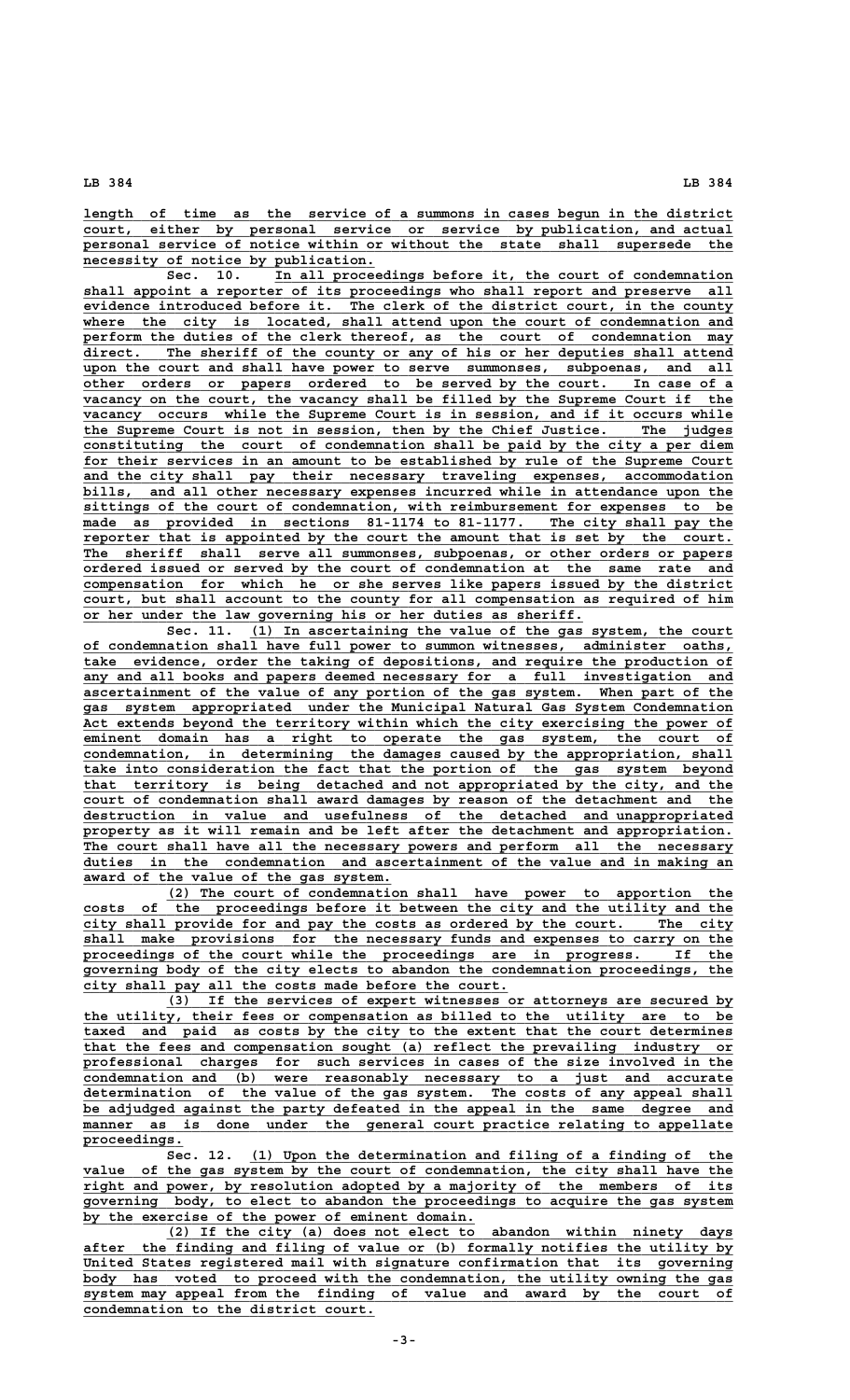**\_\_\_\_\_\_\_\_\_\_\_\_\_\_\_\_\_\_\_\_\_\_\_\_\_\_\_\_\_\_\_\_\_\_\_\_\_\_\_\_\_\_\_\_\_\_\_\_\_\_\_\_\_\_\_\_\_\_\_\_\_\_\_\_\_\_\_\_ (3) The appeal shall be made by filing with the city clerk within** twenty days after (a) the expiration of the time given the city to exercise its rights of abandonment or (b) the date of the receipt of the notice of the  **\_\_\_\_\_\_\_\_\_\_\_\_\_\_\_\_\_\_\_\_\_\_\_\_\_\_\_\_\_\_\_\_\_\_\_\_\_\_\_\_\_\_\_\_\_\_\_\_\_\_\_\_\_\_\_\_\_\_\_\_\_\_\_\_\_\_\_\_\_\_\_\_\_\_\_\_\_\_ city's intent to proceed with condemnation, a bond to be approved by the court \_\_\_\_\_\_\_\_\_\_\_\_\_\_\_\_\_\_\_\_\_\_\_\_\_\_\_\_\_\_\_\_\_\_\_\_\_\_\_\_\_\_\_\_\_\_\_\_\_\_\_\_\_\_\_\_\_\_\_\_\_\_\_\_\_\_\_\_\_\_\_\_\_\_\_\_\_\_ of condemnation, conditioned for the payment of all costs which may be made on \_\_\_\_\_\_\_\_\_\_\_\_\_\_\_\_\_\_\_\_\_\_\_\_\_\_\_\_\_\_\_\_\_\_\_\_\_\_\_\_\_\_\_\_\_\_\_\_\_\_\_\_\_\_\_\_\_\_\_\_\_\_\_\_\_\_\_\_\_\_\_\_\_\_\_\_\_\_ any appeal, and by filing in the district court, within ninety days after such \_\_\_\_\_\_\_\_\_\_\_\_\_\_\_\_\_\_\_\_\_\_\_\_\_\_\_\_\_\_\_\_\_\_\_\_\_\_\_\_\_\_\_\_\_\_\_\_\_\_\_\_\_\_\_\_\_\_\_\_\_\_\_\_\_\_\_\_\_\_\_\_\_\_\_\_\_\_ bond is filed, a transcript of the proceedings before the court of \_\_\_\_\_\_\_\_\_\_\_\_\_\_\_\_\_\_\_\_\_\_\_\_\_\_\_\_\_\_\_\_\_\_\_\_\_\_\_\_\_\_\_\_\_\_\_\_\_\_\_\_\_\_\_\_\_\_\_\_\_\_\_\_\_\_\_\_\_\_\_\_\_\_\_\_\_\_ condemnation, including the evidence taken before it, certified by the clerk, \_\_\_\_\_\_\_\_\_\_\_\_\_\_\_\_\_\_\_\_\_\_\_\_\_\_\_\_\_\_\_\_\_\_\_\_\_\_\_\_\_\_\_\_\_\_\_\_\_\_\_\_\_\_\_\_\_\_\_\_\_\_\_\_\_\_\_\_\_\_\_\_\_\_\_\_\_\_ reporter, and judges of the court of condemnation. The appeal in the district \_\_\_\_\_\_\_\_\_\_\_\_\_\_\_\_\_\_\_\_\_\_\_\_\_\_\_\_\_\_\_\_\_\_\_\_\_\_\_\_\_\_\_\_\_\_\_\_\_\_\_\_\_\_\_\_\_\_\_\_\_\_\_\_\_\_\_\_\_\_\_\_\_\_\_\_\_\_ court shall be tried and determined upon the pleadings, proceedings, and \_\_\_\_\_\_\_\_\_\_\_\_\_\_\_\_\_\_\_\_\_\_\_\_\_\_\_ evidence in the transcript.**

 **\_\_\_\_\_\_\_\_\_\_\_\_\_\_\_\_\_\_\_\_\_\_\_\_\_\_\_\_\_\_\_\_\_\_\_\_\_\_\_\_\_\_\_\_\_\_\_\_\_\_\_\_\_\_\_\_\_\_\_\_\_\_\_\_\_\_\_\_ (4) Notwithstanding the provisions of subsection (1) of this \_\_\_\_\_\_\_\_\_\_\_\_\_\_\_\_\_\_\_\_\_\_\_\_\_\_\_\_\_\_\_\_\_\_\_\_\_\_\_\_\_\_\_\_\_\_\_\_\_\_\_\_\_\_\_\_\_\_\_\_\_\_\_\_\_\_\_\_\_\_\_\_\_\_\_\_\_\_ section, the city may abandon the proceedings to acquire the gas system by the \_\_\_\_\_\_\_\_\_\_\_\_\_\_\_\_\_\_\_\_\_\_\_\_\_\_\_\_\_\_\_\_\_\_\_\_\_\_\_\_\_\_\_\_\_\_\_\_\_\_\_\_\_\_\_\_\_\_\_\_\_\_\_\_\_\_\_\_\_\_\_\_\_\_\_\_\_\_ exercise of the power of eminent domain at any time prior to taking physical \_\_\_\_\_\_\_\_\_\_\_\_\_\_\_\_\_\_\_\_\_\_\_\_\_\_\_\_\_ possession of the gas system.**

 **\_\_\_\_\_\_\_\_\_\_\_\_\_\_\_\_\_\_\_\_\_\_\_\_\_\_\_\_\_\_\_\_\_\_\_\_\_\_\_\_\_\_\_\_\_\_\_\_\_\_\_\_\_\_\_\_\_\_ Sec. 13. Upon the hearing of the appeal in the district court, \_\_\_\_\_\_\_\_\_\_\_\_\_\_\_\_\_\_\_\_\_\_\_\_\_\_\_\_\_\_\_\_\_\_\_\_\_\_\_\_\_\_\_\_\_\_\_\_\_\_\_\_\_\_\_\_\_\_\_\_\_\_\_\_\_\_\_\_\_\_\_\_\_\_\_\_\_\_ judgment shall be pronounced, as in ordinary cases, for the value of the gas \_\_\_\_\_\_\_\_\_\_\_\_\_\_\_\_\_\_\_\_\_\_\_\_\_\_\_\_\_\_\_\_\_\_\_\_\_\_\_\_\_\_\_\_\_\_\_\_\_\_\_\_\_\_\_\_\_\_\_\_\_\_\_\_\_\_\_\_\_\_\_\_\_\_\_\_\_\_ system. The city or utility may appeal the judgment to the Supreme Court. \_\_\_\_\_\_\_\_\_\_\_\_\_\_\_\_\_\_\_\_\_\_\_\_\_\_\_\_\_\_\_\_\_\_\_\_\_\_\_\_\_\_\_\_\_\_\_\_\_\_\_\_\_\_\_\_\_\_\_\_\_\_\_\_\_\_\_\_\_\_\_\_\_\_\_\_\_\_ All actions and proceedings under the Municipal Natural Gas System \_\_\_\_\_\_\_\_\_\_\_\_\_\_\_\_\_\_\_\_\_\_\_\_\_\_\_\_\_\_\_\_\_\_\_\_\_\_\_\_\_\_\_\_\_\_\_\_\_\_\_\_\_\_\_\_\_\_\_\_\_\_\_\_\_\_\_\_\_\_\_\_\_\_\_\_\_\_ Condemnation Act which are heard by the district court or the Supreme Court \_\_\_\_\_\_\_\_\_\_\_\_\_\_\_\_\_\_\_\_\_\_\_\_\_\_\_\_\_\_\_\_\_\_\_\_\_\_\_\_\_\_\_\_\_\_\_\_\_\_\_\_\_\_\_\_\_\_\_\_\_\_\_\_\_\_\_\_\_\_\_\_\_\_\_\_\_\_ shall be expedited for hearing and decision by the appropriate court as soon \_\_\_\_\_\_\_\_\_\_\_\_\_\_\_\_\_\_\_\_\_\_\_\_\_\_\_\_\_\_\_\_\_\_\_\_\_\_\_\_\_\_\_\_\_\_\_\_\_\_\_\_\_\_\_\_\_\_\_\_\_\_\_\_\_\_\_\_\_\_\_\_\_\_\_\_\_\_ as the issues and parties are properly before such court. Such proceedings \_\_\_\_\_\_\_\_\_\_\_\_\_\_\_\_\_\_\_\_\_\_\_\_\_\_\_\_\_\_\_\_\_\_\_\_\_\_\_\_\_\_\_\_\_\_\_\_\_\_\_\_\_\_\_\_\_\_\_\_\_\_\_\_\_\_\_\_\_\_\_\_\_\_\_\_\_\_ and actions shall be preferred over all other civil cases irrespective of \_\_\_\_\_\_\_\_\_\_\_\_\_\_\_\_\_\_\_\_\_\_\_\_\_\_\_\_\_\_\_ their position on the calendar.**

 **\_\_\_\_\_\_\_\_\_\_\_\_\_\_\_\_\_\_\_\_\_\_\_\_\_\_\_\_\_\_\_\_\_\_\_\_\_\_\_\_\_\_\_\_\_\_\_\_\_\_\_\_\_\_\_\_\_\_ Sec. 14. (1) A city shall not appropriate a gas system through the \_\_\_\_\_\_\_\_\_\_\_\_\_\_\_\_\_\_\_\_\_\_\_\_\_\_\_\_\_\_\_\_\_\_\_\_\_\_\_\_\_\_\_\_\_\_\_\_\_\_\_\_\_\_\_\_\_\_\_\_\_\_\_\_\_\_\_\_\_\_\_\_\_\_\_\_\_\_ exercise of the power of eminent domain without the approval of the registered \_\_\_\_\_\_\_\_\_\_\_\_\_\_\_\_\_\_\_\_\_\_\_\_\_\_\_\_\_\_\_\_\_\_\_\_\_\_\_\_\_\_\_\_\_\_\_\_\_\_\_\_\_\_\_\_\_\_\_\_\_\_\_\_\_\_\_\_\_\_\_\_\_\_\_\_\_\_ voters of the city as provided in the Municipal Natural Gas System** Condemnation Act.

 **\_\_\_\_\_\_\_\_\_\_\_\_\_\_\_\_\_\_\_\_\_\_\_\_\_\_\_\_\_\_\_\_\_\_\_\_\_\_\_\_\_\_\_\_\_\_\_\_\_\_\_\_\_\_\_\_\_\_\_\_\_\_\_\_\_\_\_\_ (2) At such time as (a) the court of condemnation has finally \_\_\_\_\_\_\_\_\_\_\_\_\_\_\_\_\_\_\_\_\_\_\_\_\_\_\_\_\_\_\_\_\_\_\_\_\_\_\_\_\_\_\_\_\_\_\_\_\_\_\_\_\_\_\_\_\_\_\_\_\_\_\_\_\_\_\_\_\_\_\_\_\_\_\_\_\_\_ determined the value of the gas system and no appeal has been perfected to the \_\_\_\_\_\_\_\_\_\_\_\_\_\_\_\_\_\_\_\_\_\_\_\_\_\_\_\_\_\_\_\_\_\_\_\_\_\_\_\_\_\_\_\_\_\_\_\_\_\_\_\_\_\_\_\_\_\_\_\_\_\_\_\_\_\_\_\_\_\_\_\_\_\_\_\_\_\_ district court from that determination by the city or the utility, (b) the \_\_\_\_\_\_\_\_\_\_\_\_\_\_\_\_\_\_\_\_\_\_\_\_\_\_\_\_\_\_\_\_\_\_\_\_\_\_\_\_\_\_\_\_\_\_\_\_\_\_\_\_\_\_\_\_\_\_\_\_\_\_\_\_\_\_\_\_\_\_\_\_\_\_\_\_\_\_ district court has pronounced its final judgment on the value of the gas \_\_\_\_\_\_\_\_\_\_\_\_\_\_\_\_\_\_\_\_\_\_\_\_\_\_\_\_\_\_\_\_\_\_\_\_\_\_\_\_\_\_\_\_\_\_\_\_\_\_\_\_\_\_\_\_\_\_\_\_\_\_\_\_\_\_\_\_\_\_\_\_\_\_\_\_\_\_ system, and neither the utility or city has perfected an appeal to the Supreme \_\_\_\_\_\_\_\_\_\_\_\_\_\_\_\_\_\_\_\_\_\_\_\_\_\_\_\_\_\_\_\_\_\_\_\_\_\_\_\_\_\_\_\_\_\_\_\_\_\_\_\_\_\_\_\_\_\_\_\_\_\_\_\_\_\_\_\_\_\_\_\_\_\_\_\_\_\_ Court from such judgment, or (c) the Supreme Court has pronounced its final \_\_\_\_\_\_\_\_\_\_\_\_\_\_\_\_\_\_\_\_\_\_\_\_\_\_\_\_\_\_\_\_\_\_\_\_\_\_\_\_\_\_\_\_\_\_\_\_\_\_\_\_\_\_\_\_\_\_\_\_\_\_\_\_\_\_\_\_\_\_\_\_\_\_\_\_\_\_ judgment on the value of the gas system, the governing body of the city may** submit to the registered voters of the city at any general or special city  **\_\_\_\_\_\_\_\_\_\_\_\_\_\_\_\_\_\_\_\_\_\_\_\_\_\_\_\_\_\_\_\_\_\_\_\_\_\_\_\_\_\_\_\_\_\_\_\_\_\_\_\_\_\_\_\_\_\_\_\_\_\_\_\_\_\_\_\_\_\_\_\_\_\_\_\_\_\_ election the question of whether the city should acquire the gas system by the** exercise of the power of eminent domain at the price established by the court of condemnation, the district court, or the Supreme Court as the case may be. The ballot language shall describe the property to be acquired and the interest in the property being sought and shall recite the cost of the  **\_\_\_\_\_\_\_\_\_\_\_\_\_\_\_\_\_\_\_\_\_\_\_\_\_\_\_\_\_\_\_\_\_\_\_\_\_\_\_\_\_\_\_\_\_\_\_\_\_\_\_\_\_\_\_\_\_\_\_\_\_\_\_\_\_\_\_\_\_\_\_\_\_\_\_\_\_\_ acquisition as adjudged by the court establishing the value of the gas system. \_\_\_\_\_\_\_\_\_\_\_\_\_\_\_\_\_\_\_\_\_\_\_\_\_\_\_\_\_\_\_\_\_\_\_\_\_\_\_\_\_\_\_\_\_\_\_\_\_\_\_ The ballot question shall be in the following form:**

Shall the city of (name of city) acquire by the exercise of the power of eminent domain the gas system currently owned by (name of utility) at  **\_\_\_\_\_\_\_\_\_\_\_\_\_\_\_\_\_\_\_\_\_\_\_\_\_\_\_\_\_\_\_\_\_\_\_\_\_\_\_\_\_\_\_\_\_\_\_\_\_\_\_\_\_\_\_\_\_\_\_\_\_\_\_\_\_\_\_\_\_\_\_\_\_\_\_\_\_\_ a total cost of (set out the total dollar amount to be awarded to the utility \_\_\_\_\_\_\_\_\_\_\_\_\_\_\_\_\_\_\_\_\_\_\_\_\_\_\_\_\_\_\_\_\_\_\_\_\_\_\_\_\_\_\_\_\_\_\_\_\_\_\_\_\_\_\_\_\_\_\_\_\_\_\_\_\_\_\_\_\_\_\_\_\_\_\_\_\_\_ as determined by the court of condemnation, the district court, or the Supreme \_\_\_\_\_\_\_\_\_\_\_\_\_\_\_\_\_\_\_\_\_\_\_\_\_\_\_\_\_\_\_\_\_\_\_\_\_\_\_\_\_\_ Court as the case may be): ....Yes ....No**

 **\_\_\_\_\_\_\_\_\_\_\_\_\_\_\_\_\_\_\_\_\_\_\_\_\_\_\_\_\_\_\_\_\_\_\_\_\_\_\_\_\_\_\_\_\_\_\_\_\_\_\_\_\_\_\_\_\_\_\_\_\_\_\_\_\_\_\_\_ (3) The city shall submit the question to the registered voters in \_\_\_\_\_\_\_\_\_\_\_\_\_\_\_\_\_\_\_\_\_\_\_\_\_\_\_\_\_\_\_\_\_\_\_\_\_\_\_\_\_\_\_\_\_\_\_\_\_\_\_\_\_\_\_\_\_\_\_\_\_\_\_\_\_\_\_\_\_\_\_\_\_\_\_\_\_\_ the manner prescribed in the Election Act. The question may be placed before \_\_\_\_\_\_\_\_\_\_\_\_\_\_\_\_\_\_\_\_\_\_\_\_\_\_\_\_\_\_\_\_\_\_\_\_\_\_\_\_\_\_\_\_\_\_\_\_\_\_\_\_\_\_\_\_\_\_\_\_\_\_\_\_\_\_\_\_\_\_\_\_\_\_\_\_\_\_ the registered voters of the city at any general or special city election \_\_\_\_\_\_\_\_\_\_\_\_\_\_\_\_\_\_\_\_\_\_\_\_\_\_\_\_\_\_\_\_\_\_\_\_\_\_\_\_\_\_\_\_\_\_\_\_\_\_\_\_\_\_\_\_\_\_\_\_\_\_\_\_\_\_\_\_\_\_\_\_\_\_\_\_\_\_ called for the purpose and may be submitted in connection with any city \_\_\_\_\_\_\_\_\_\_\_\_\_\_\_\_\_\_\_\_\_\_\_\_\_\_\_\_\_\_\_\_\_\_\_\_\_\_\_\_\_\_\_\_\_\_\_\_\_\_\_\_\_\_\_\_\_\_\_\_\_\_\_\_\_\_\_\_\_\_\_\_\_\_\_\_\_\_ special election called for any other purpose. The votes cast on the question \_\_\_\_\_\_\_\_\_\_\_\_\_\_\_\_\_\_\_\_\_\_\_\_\_\_\_\_\_\_\_\_\_\_\_\_\_\_\_\_\_\_\_\_\_\_\_\_\_\_\_\_\_\_\_\_\_\_\_\_\_\_\_\_\_\_\_\_\_\_\_\_\_\_\_\_\_\_ shall be canvassed and the result found and declared as prescribed in the** Election Act.

Sec. 15. If the election at which the question is submitted is a  **\_\_\_\_\_\_\_\_\_\_\_\_\_\_\_\_\_\_\_\_\_\_\_\_\_\_\_\_\_\_\_\_\_\_\_\_\_\_\_\_\_\_\_\_\_\_\_\_\_\_\_\_\_\_\_\_\_\_\_\_\_\_\_\_\_\_\_\_\_\_\_\_\_\_\_\_\_\_ special election and sixty percent of the votes cast upon such proposition are \_\_\_\_\_\_\_\_\_\_\_\_\_\_\_\_\_\_\_\_\_\_\_\_\_\_\_\_\_\_\_\_\_\_\_\_\_\_\_\_\_\_\_\_\_\_\_\_\_\_\_\_\_\_\_\_\_\_\_\_\_\_\_\_\_\_\_\_\_\_\_\_\_\_\_\_\_\_ in favor, or if the election at which the question is submitted is a general \_\_\_\_\_\_\_\_\_\_\_\_\_\_\_\_\_\_\_\_\_\_\_\_\_\_\_\_\_\_\_\_\_\_\_\_\_\_\_\_\_\_\_\_\_\_\_\_\_\_\_\_\_\_\_\_\_\_\_\_\_\_\_\_\_\_\_\_\_\_\_\_\_\_\_\_\_\_ election and a majority of the votes cast upon such proposition are in favor, \_\_\_\_\_\_\_\_\_\_\_\_\_\_\_\_\_\_\_\_\_\_\_\_\_\_\_\_\_\_\_\_\_\_\_\_\_\_\_\_\_\_\_\_\_\_\_\_\_\_\_\_\_\_\_\_\_\_\_\_\_\_\_\_\_\_\_\_\_\_\_\_\_\_\_\_\_\_ then the officer possessing the power and duty to ascertain and declare the** result of the election shall certify the result immediately to the governing body of the city. The governing body of the city may then proceed to tender  **\_\_\_\_\_\_\_\_\_\_\_\_\_\_\_\_\_\_\_\_\_\_\_\_\_\_\_\_\_\_\_\_\_\_\_\_\_\_\_\_\_\_\_\_\_\_\_\_\_\_\_\_\_\_\_\_\_\_\_\_\_\_\_\_\_\_\_\_\_\_\_\_\_\_\_\_\_\_ the amount of the value and award made by the court of condemnation, district \_\_\_\_\_\_\_\_\_\_\_\_\_\_\_\_\_\_\_\_\_\_\_\_\_\_\_\_\_\_\_\_\_\_\_\_\_\_\_\_\_\_\_\_\_\_\_\_\_\_\_\_\_\_\_\_\_\_\_\_\_\_\_\_\_\_\_\_\_\_\_\_\_\_\_\_\_\_ court, or the Supreme Court to the utility owning the gas system and shall \_\_\_\_\_\_\_\_\_\_\_\_\_\_\_\_\_\_\_\_\_\_\_\_\_\_\_\_\_\_\_\_\_\_\_\_\_\_\_\_\_\_\_\_\_\_\_\_\_\_\_\_\_\_\_\_\_\_\_\_\_\_\_\_\_\_\_\_\_\_\_\_\_\_\_\_\_\_ have the right and power to take immediate possession of the gas system upon** the tender.

Sec. 16. If the governing body of the city abandons proceedings for the acquisition of the gas system at any time prior to taking possession of  **\_\_\_\_\_\_\_\_\_\_\_\_\_\_\_\_\_\_\_\_\_\_\_\_\_\_\_\_\_\_\_\_\_\_\_\_\_\_\_\_\_\_\_\_\_\_\_\_\_\_\_\_\_\_\_\_\_\_\_\_\_\_\_\_\_\_\_\_\_\_\_\_\_\_\_\_\_\_ the gas system or the issue of acquiring the gas system by the exercise of the \_\_\_\_\_\_\_\_\_\_\_\_\_\_\_\_\_\_\_\_\_\_\_\_\_\_\_\_\_\_\_\_\_\_\_\_\_\_\_\_\_\_\_\_\_\_\_\_\_\_\_\_\_\_\_\_\_\_\_\_\_\_\_\_\_\_\_\_\_\_\_\_\_\_\_\_\_\_ power of eminent domain has been submitted to and not approved by the** power of eminent domain has been submitted to and not approved by the registered voters of the city, the city shall not initiate a new proceeding for the acquisition of the gas system until twenty-four months have elapsed

 **LB 384 LB 384**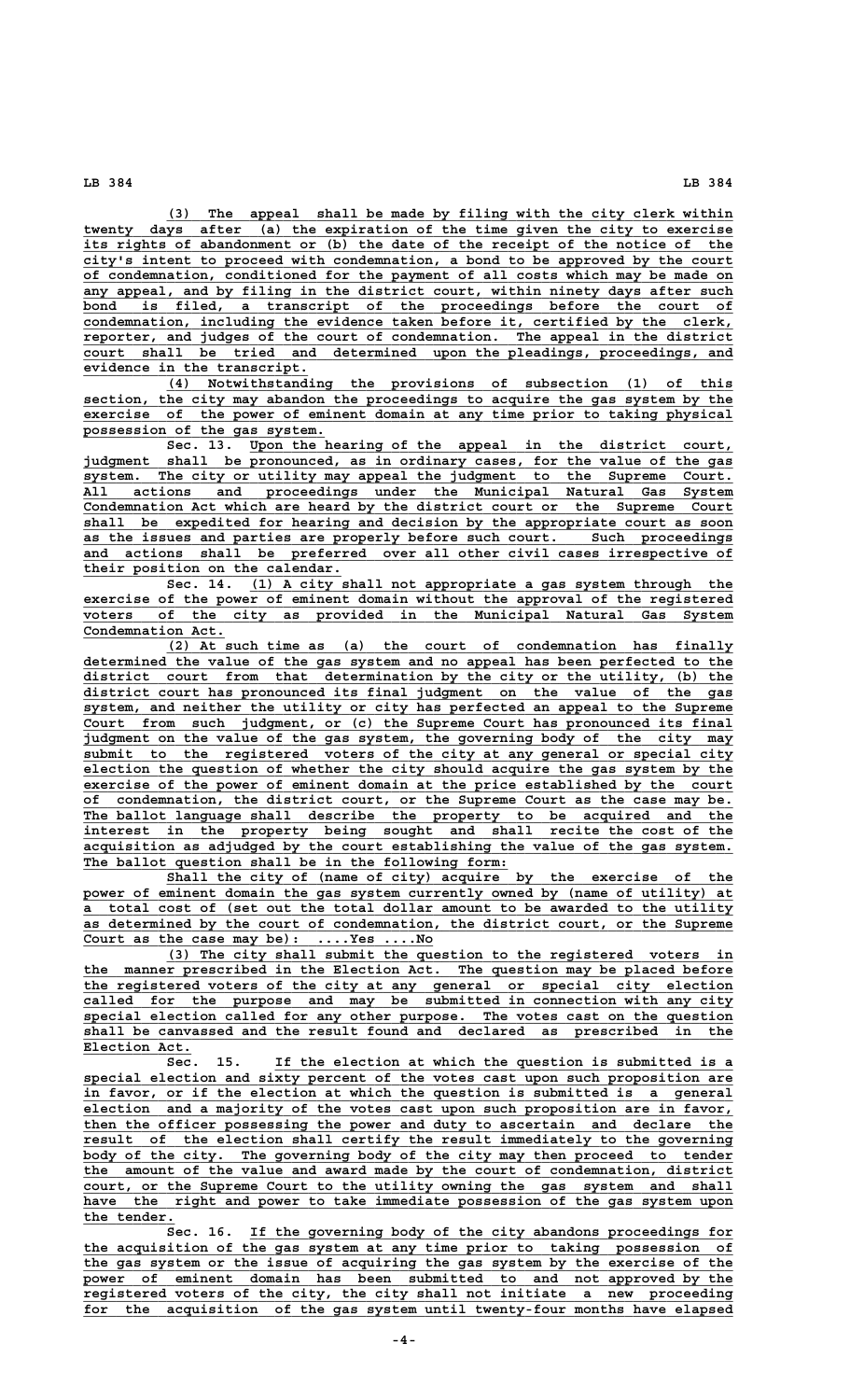**\_\_\_\_\_\_\_\_\_\_\_\_\_\_\_\_\_\_\_\_\_\_\_\_\_\_\_\_\_\_\_\_\_\_\_\_\_\_\_\_\_\_\_\_\_\_\_\_\_\_\_\_\_\_\_\_\_\_\_\_\_\_\_\_\_\_\_\_\_\_\_\_\_\_\_\_\_\_ after the date proceedings were abandoned or after the date of the election at** which the question was not approved by the registered voters of the city.

Sec. 17. Following (1) the completion or dismissal of all appeals  **\_\_\_\_\_\_\_\_\_\_\_\_\_\_\_\_\_\_\_\_\_\_\_\_\_\_\_\_\_\_\_\_\_\_\_\_\_\_\_\_\_\_\_\_\_\_\_\_\_\_\_\_\_\_\_\_\_\_\_\_\_\_\_\_\_\_\_\_\_\_\_\_\_\_\_\_\_\_ and upon a final judgment being pronounced in the case and (2) the approval of \_\_\_\_\_\_\_\_\_\_\_\_\_\_\_\_\_\_\_\_\_\_\_\_\_\_\_\_\_\_\_\_\_\_\_\_\_\_\_\_\_\_\_\_\_\_\_\_\_\_\_\_\_\_\_\_\_\_\_\_\_\_\_\_\_\_\_\_\_\_\_\_\_\_\_\_\_\_ the voters to condemn the gas system at the election provided for in section \_\_\_\_\_\_\_\_\_\_\_\_\_\_\_\_\_\_\_\_\_\_\_\_\_\_\_\_\_\_\_\_\_\_\_\_\_\_\_\_\_\_\_\_\_\_\_\_\_\_\_\_\_\_\_\_\_\_\_\_\_\_\_\_\_\_\_\_\_\_\_\_\_\_\_\_\_\_ 14 of this act, the governing body of the city may issue and sell bonds of the \_\_\_\_\_\_\_\_\_\_\_\_\_\_\_\_\_\_\_\_\_\_\_\_\_\_\_\_\_\_\_\_\_\_\_\_\_\_\_\_\_\_\_\_\_\_\_\_\_\_\_\_\_\_\_\_\_\_\_\_\_\_\_\_\_\_\_\_\_\_\_\_\_\_\_\_\_\_ city to pay the amount of the value of the gas system set out in the award and** any other obligations of the city arising from the condemnation including, but  **\_\_\_\_\_\_\_\_\_\_\_\_\_\_\_\_\_\_\_\_\_\_\_\_\_\_\_\_\_\_\_\_\_\_\_\_\_\_\_\_\_\_\_\_\_\_\_\_\_\_\_\_\_\_\_\_\_\_\_\_\_\_\_\_\_\_\_\_\_\_\_\_\_\_\_\_\_\_ not limited to, acquisitions costs, fees, court costs, and related expenses. \_\_\_\_\_\_\_\_\_\_\_\_\_\_\_\_\_\_\_\_\_\_\_\_\_\_\_\_\_\_\_\_\_\_\_\_\_\_\_\_\_\_\_\_\_\_\_\_\_\_\_\_\_\_\_\_\_\_\_\_\_\_\_\_\_\_\_\_\_\_\_\_\_\_\_\_\_\_ Such bonds may be issued and sold without an additional vote of the registered voters of the city.**<br>Sec. 18.

 **\_\_\_\_\_\_\_\_\_\_\_\_\_\_\_\_\_\_\_\_\_\_\_\_\_\_\_\_\_\_\_\_\_\_\_\_\_\_\_\_\_\_\_\_\_\_\_\_\_\_\_\_\_\_\_\_\_\_ Sec. 18. If a utility proposes to (1) construct a gas system in a \_\_\_\_\_\_\_\_\_\_\_\_\_\_\_\_\_\_\_\_\_\_\_\_\_\_\_\_\_\_\_\_\_\_\_\_\_\_\_\_\_\_\_\_\_\_\_\_\_\_\_\_\_\_\_\_\_\_\_\_\_\_\_\_\_\_\_\_\_\_\_\_\_\_\_\_\_\_ city for the first time, (2) within an eighteen-month period, reconstruct or** renovate a portion of a gas system in a city or expand the gas system in a  **\_\_\_\_\_\_\_\_\_\_\_\_\_\_\_\_\_\_\_\_\_\_\_\_\_\_\_\_\_\_\_\_\_\_\_\_\_\_\_\_\_\_\_\_\_\_\_\_\_\_\_\_\_\_\_\_\_\_\_\_\_\_\_\_\_\_\_\_\_\_\_\_\_\_\_\_\_\_ city over an area equivalent to twenty percent or more of the area of the city** being served by the utility, or (3) within an eighteen-month period, construct  $new$  facilities, improvements, or upgrades to an existing gas system to enhance service to customers or increase efficiency if the costs of making such  **\_\_\_\_\_\_\_\_\_\_\_\_\_\_\_\_\_\_\_\_\_\_\_\_\_\_\_\_\_\_\_\_\_\_\_\_\_\_\_\_\_\_\_\_\_\_\_\_\_\_\_\_\_\_\_\_\_\_\_\_\_\_\_\_\_\_\_\_\_\_\_\_\_\_\_\_\_\_ improvements equal or exceed twenty percent of the estimated net depreciated** cost of the gas system in the city prior to the addition of such improvements,  **\_\_\_\_\_\_\_\_\_\_\_\_\_\_\_\_\_\_\_\_\_\_\_\_\_\_\_\_\_\_\_\_\_\_\_\_\_\_\_\_\_\_\_\_\_\_\_\_\_\_\_\_\_\_\_\_\_\_\_\_\_\_\_\_\_\_\_\_\_\_\_\_\_\_\_\_\_\_ the city may enter into a binding and enforceable contract as provided in \_\_\_\_\_\_\_\_\_\_\_\_\_\_\_\_\_\_\_\_\_\_\_\_\_\_\_\_\_\_\_\_\_\_\_\_\_\_\_\_\_\_\_\_\_\_\_\_\_\_\_\_\_\_\_\_\_\_\_\_\_\_\_\_\_\_\_\_\_\_\_\_\_\_\_\_\_\_ sections 19 to 22 of this act with the utility to relinquish its right to** condemn the gas system for an expressed period of time or for a period of time  **\_\_\_\_\_\_\_\_\_\_\_\_\_\_\_\_\_\_\_\_\_\_\_\_\_\_\_\_\_\_\_\_\_\_\_\_\_\_\_\_\_\_\_\_\_\_\_\_ determinable by formula set out in the contract.**

 **\_\_\_\_\_\_\_\_\_\_\_\_\_\_\_\_\_\_\_\_\_\_\_\_\_\_\_\_\_\_\_\_\_\_\_\_\_\_\_\_\_\_\_\_\_\_\_\_\_\_\_\_\_\_\_ Sec. 19. If the utility seeks to pursue a qualifying project as \_\_\_\_\_\_\_\_\_\_\_\_\_\_\_\_\_\_\_\_\_\_\_\_\_\_\_\_\_\_\_\_\_\_\_\_\_\_\_\_\_\_\_\_\_\_\_\_\_\_\_\_\_\_\_\_\_\_\_\_\_\_\_\_\_\_\_\_\_\_\_\_\_\_\_\_\_\_ specified in section 18 of this act, it may negotiate a contract with the city \_\_\_\_\_\_\_\_\_\_\_\_\_\_\_\_\_\_\_\_\_\_\_\_\_\_\_\_\_\_\_\_\_\_\_\_\_\_\_\_\_\_\_\_\_\_\_\_\_\_\_\_\_\_\_\_\_\_\_\_\_\_\_\_\_\_\_\_\_\_\_\_\_\_\_\_\_\_ in which the city, in consideration of the utility's promise to provide, \_\_\_\_\_\_\_\_\_\_\_\_\_\_\_\_\_\_\_\_\_\_\_\_\_\_\_\_\_\_\_\_\_\_\_\_\_\_\_\_\_\_\_\_\_\_\_\_\_\_\_\_\_\_\_\_\_\_\_\_\_\_\_\_\_\_\_\_\_\_\_\_\_\_\_\_\_\_ expand, or improve natural gas service to the citizens of the city at \_\_\_\_\_\_\_\_\_\_\_\_\_\_\_\_\_\_\_\_\_\_\_\_\_\_\_\_\_\_\_\_\_\_\_\_\_\_\_\_\_\_\_\_\_\_\_\_\_\_\_\_\_\_\_\_\_\_\_\_\_\_\_\_\_\_\_\_\_\_\_\_\_\_\_\_\_\_ reasonable rates, with safeguards for public health and safety, and with \_\_\_\_\_\_\_\_\_\_\_\_\_\_\_\_\_\_\_\_\_\_\_\_\_\_\_\_\_\_\_\_\_\_\_\_\_\_\_\_\_\_\_\_\_\_\_\_\_\_\_\_\_\_\_\_\_\_\_\_\_\_\_\_\_\_\_\_\_\_\_\_\_\_\_\_\_\_ appropriate standards for service, agrees to relinquish its right to condemn \_\_\_\_\_\_\_\_\_\_\_\_\_\_\_\_\_\_\_\_\_\_\_\_\_\_\_\_\_\_\_\_\_\_\_\_\_\_\_\_\_\_\_\_\_\_\_\_\_\_\_\_\_\_\_\_\_\_\_\_\_\_\_\_\_\_\_\_\_\_\_\_\_\_\_\_\_\_ the gas system for a period of time sufficient to enable the utility to \_\_\_\_\_\_\_\_\_\_\_\_\_\_\_\_\_\_\_\_\_\_\_\_\_\_\_\_\_\_\_\_\_\_\_\_\_\_\_\_\_\_\_\_\_\_\_\_\_\_\_\_\_\_\_\_\_\_\_\_\_\_\_\_\_\_\_\_\_\_\_\_\_\_\_ recover the reasonable costs of the project, but not to exceed such period.**

 **\_\_\_\_\_\_\_\_\_\_\_\_\_\_\_\_\_\_\_\_\_\_\_\_\_\_\_\_\_\_\_\_\_\_\_\_\_\_\_\_\_\_\_\_\_\_\_\_\_\_\_\_\_\_\_\_\_\_ Sec. 20. A contract entered into under section 18 of this act shall \_\_\_\_\_\_\_\_\_\_\_\_\_\_\_\_\_\_\_\_\_\_\_\_\_\_\_\_\_\_ include provisions specifying:**

 **\_\_\_\_\_\_\_\_\_\_\_\_\_\_\_\_\_\_\_\_\_\_\_\_\_\_\_\_\_\_\_\_\_\_\_\_\_\_\_\_\_\_\_\_\_\_\_\_\_\_\_\_\_\_\_\_\_\_\_\_\_\_\_\_\_\_\_\_ (1) The nature of the qualifying project and the costs involved in its completion; \_\_\_\_\_\_\_\_\_\_\_\_\_\_\_**

 **\_\_\_\_\_\_\_\_\_\_\_\_\_\_\_\_\_\_\_\_\_\_\_\_\_\_\_\_\_\_\_\_\_\_\_\_\_\_\_\_\_\_\_\_\_\_\_\_\_\_\_\_\_\_\_\_\_\_\_\_\_\_\_\_\_\_\_\_ (2) The standards of safety to be applied to the gas system during** the construction and following the completion of the project;

 **\_\_\_\_\_\_\_\_\_\_\_\_\_\_\_\_\_\_\_\_\_\_\_\_\_\_\_\_\_\_\_\_\_\_\_\_\_\_\_\_\_\_\_\_\_\_\_\_\_\_\_\_\_\_\_\_\_\_\_\_\_\_\_\_\_\_\_\_ (3) Any terms and conditions of natural gas service to customers in** the city deemed material to the contract by the city and the utility;

 **\_\_\_\_\_\_\_\_\_\_\_\_\_\_\_\_\_\_\_\_\_\_\_\_\_\_\_\_\_\_\_\_\_\_\_\_\_\_\_\_\_\_\_\_\_\_\_\_\_\_\_\_\_\_\_\_\_\_\_\_\_\_\_\_\_\_\_\_ (4) The period of time necessary for the utility to recover the \_\_\_\_\_\_\_\_\_\_\_\_\_\_\_\_\_\_\_\_\_\_\_\_\_\_\_\_\_\_\_\_\_\_\_\_\_\_\_\_\_\_\_\_\_\_\_\_\_\_\_\_\_\_\_\_\_\_\_\_\_\_\_\_\_\_\_\_\_\_\_\_\_\_\_\_\_\_ reasonable cost of the project, during which time the city relinquishes its \_\_\_\_\_\_\_\_\_\_\_\_\_\_\_\_\_\_\_\_\_\_\_\_\_\_\_\_\_\_\_\_\_\_\_\_\_\_\_\_\_\_\_\_\_\_\_\_\_\_\_\_\_\_\_\_\_\_\_\_\_\_\_\_\_\_\_\_\_\_\_\_\_\_\_\_\_\_ right to condemn the gas system expressed either as a set period of time or as \_\_\_\_\_\_\_\_\_\_\_\_\_\_\_\_\_\_\_\_\_\_\_\_\_\_\_\_\_\_\_\_\_\_\_\_\_\_\_\_\_\_\_\_\_\_\_\_\_\_\_\_\_\_\_\_\_\_\_\_\_\_\_\_\_\_\_\_\_\_\_\_\_\_\_\_ a period of time to expire upon the occurrence of a specified condition; and**

 **\_\_\_\_\_\_\_\_\_\_\_\_\_\_\_\_\_\_\_\_\_\_\_\_\_\_\_\_\_\_\_\_\_\_\_\_\_\_\_\_\_\_\_\_\_\_\_\_\_\_\_\_\_\_\_\_\_\_\_\_\_\_\_\_\_\_\_\_ (5) Any other provisions agreed by the city and the utility to be** material to the contract.<br>
Sec. 21. <u>(1)</u> A city and a utility shall not formally enter into a

 **\_\_\_\_\_\_\_\_\_\_\_\_\_\_\_\_\_\_\_\_\_\_\_\_\_\_\_\_\_\_\_\_\_\_\_\_\_\_\_\_\_\_\_\_\_\_\_\_\_\_\_\_\_\_\_\_ Sec. 21. (1) A city and a utility shall not formally enter into a \_\_\_\_\_\_\_\_\_\_\_\_\_\_\_\_\_\_\_\_\_\_\_\_\_\_\_\_\_\_\_\_\_\_\_\_\_\_\_\_\_\_\_\_\_\_\_\_\_\_\_\_\_\_\_\_\_\_\_\_\_\_\_\_\_\_\_\_\_\_\_\_\_\_\_\_\_\_ contract under section 18 of this act until the contract has been reviewed and \_\_\_\_\_\_\_\_\_\_\_\_\_\_\_\_\_\_\_\_\_\_\_\_\_\_\_ approved by the commission.**

 **\_\_\_\_\_\_\_\_\_\_\_\_\_\_\_\_\_\_\_\_\_\_\_\_\_\_\_\_\_\_\_\_\_\_\_\_\_\_\_\_\_\_\_\_\_\_\_\_\_\_\_\_\_\_\_\_\_\_\_\_\_\_\_\_\_\_\_\_ (2) Upon completion of negotiations for the contract, the city and \_\_\_\_\_\_\_\_\_\_\_\_\_\_\_\_\_\_\_\_\_\_\_\_\_\_\_\_\_\_\_\_\_\_\_\_\_\_\_\_\_\_\_\_\_\_\_\_\_\_\_\_\_\_\_\_\_\_\_\_\_\_\_\_\_\_\_\_\_\_\_ utility shall jointly submit the contract for review by the commission.**

 **\_\_\_\_\_\_\_\_\_\_\_\_\_\_\_\_\_\_\_\_\_\_\_\_\_\_\_\_\_\_\_\_\_\_\_\_\_\_\_\_\_\_\_\_\_\_\_\_\_\_\_\_\_\_\_\_\_\_\_\_\_\_\_\_\_\_\_\_ (3) The commission shall, following the submission of the contract \_\_\_\_\_\_\_\_\_\_\_\_\_\_\_\_\_\_\_\_\_\_\_\_\_\_\_\_\_\_\_\_\_\_\_\_\_\_\_\_\_\_\_\_\_\_\_\_\_\_\_\_\_\_\_\_\_\_\_\_\_\_\_\_\_\_\_\_\_\_\_\_\_\_\_\_\_\_ and any supporting documentation requested by the commission, schedule a \_\_\_\_\_\_\_\_\_\_\_\_\_\_\_\_\_\_\_\_\_\_\_\_\_\_\_\_\_\_\_\_\_\_\_\_\_\_\_\_\_\_\_\_\_\_\_\_\_\_\_\_\_\_\_\_\_\_\_\_\_\_\_\_\_\_\_\_\_\_\_\_\_\_\_\_\_\_ public hearing to be convened in the city at which the city and utility may \_\_\_\_\_\_\_\_\_\_\_\_\_\_\_\_\_\_\_\_\_\_\_\_\_\_\_\_\_\_\_\_\_\_\_\_\_\_\_\_\_\_\_\_\_\_\_\_\_\_\_\_\_\_\_\_\_\_\_\_\_\_\_\_\_\_\_\_\_\_\_\_\_\_\_\_\_\_ present any additional information and respond to questions or inquiries by \_\_\_\_\_\_\_\_\_\_\_\_\_\_\_\_\_\_\_\_\_\_\_\_\_\_\_\_\_\_\_\_\_\_\_\_\_\_\_\_\_\_\_\_\_\_\_\_\_\_\_\_\_\_\_\_\_\_\_\_\_\_\_\_\_\_\_\_\_\_\_\_\_\_\_\_\_\_ the commission and at which the public may comment upon the terms and \_\_\_\_\_\_\_\_\_\_\_\_\_\_\_\_\_\_\_\_\_\_\_\_\_\_\_\_\_\_\_\_\_\_\_\_\_\_\_\_\_\_\_\_\_\_\_\_\_\_\_\_\_\_\_\_\_\_\_\_\_\_\_\_\_\_\_\_\_\_\_\_\_\_\_\_\_\_ conditions of the contract. The hearing may be recessed and reconvened in the \_\_\_\_\_\_\_\_\_\_\_\_\_\_\_\_\_\_\_\_\_\_\_\_\_\_\_\_\_\_\_\_\_\_\_\_\_\_\_\_\_\_\_\_\_\_\_\_\_\_\_\_\_\_\_\_\_\_\_\_\_\_\_\_\_\_ city or at any other location at the discretion of the commission.**

 **\_\_\_\_\_\_\_\_\_\_\_\_\_\_\_\_\_\_\_\_\_\_\_\_\_\_\_\_\_\_\_\_\_\_\_\_\_\_\_\_\_\_\_\_\_\_\_\_\_\_\_\_\_\_\_\_\_\_\_\_\_\_\_\_\_\_\_\_ (4) The commission shall review the contract to determine (a) the** accuracy of its factual representations and calculations, (b)  **\_\_\_\_\_\_\_\_\_\_\_\_\_\_\_\_\_\_\_\_\_\_\_\_\_\_\_\_\_\_\_\_\_\_\_\_\_\_\_\_\_\_\_\_\_\_\_\_\_\_\_\_\_\_\_\_\_\_\_\_\_\_\_\_\_\_\_\_\_\_\_\_\_\_\_\_\_\_ reasonableness of its terms and conditions, (c) that the disclosure of \_\_\_\_\_\_\_\_\_\_\_\_\_\_\_\_\_\_\_\_\_\_\_\_\_\_\_\_\_\_\_\_\_\_\_\_\_\_\_\_\_\_\_\_\_\_\_\_\_\_\_\_\_\_\_\_\_\_\_\_\_\_\_\_\_\_\_\_\_\_\_\_\_\_\_\_\_\_ material information by the city or utility regarding the contract has been \_\_\_\_\_\_\_\_\_\_\_\_\_\_\_\_\_\_\_\_\_\_\_\_\_\_\_\_\_\_\_\_\_\_\_\_\_\_\_\_\_\_\_\_\_\_\_\_\_\_\_\_\_\_\_\_\_\_\_\_\_\_\_\_\_\_\_\_\_\_\_\_\_\_\_\_\_\_ full, complete, accurate, and mutual, and (d) that the contract will, if** entered into, further the public interest of the city in adequate and safe  **\_\_\_\_\_\_\_\_\_\_\_\_\_\_\_\_\_\_\_\_ natural gas service.**

 **\_\_\_\_\_\_\_\_\_\_\_\_\_\_\_\_\_\_\_\_\_\_\_\_\_\_\_\_\_\_\_\_\_\_\_\_\_\_\_\_\_\_\_\_\_\_\_\_\_\_\_\_\_\_\_\_\_\_\_\_\_\_\_\_\_\_\_\_ (5) Following its review, the commission shall, within one hundred \_\_\_\_\_\_\_\_\_\_\_\_\_\_\_\_\_\_\_\_\_\_\_\_\_\_\_\_\_\_\_\_\_\_\_\_\_\_\_\_\_\_\_\_\_\_\_\_\_\_\_\_\_\_\_\_\_\_\_\_\_\_\_\_\_\_\_\_\_\_\_\_\_\_\_\_\_\_ twenty days after the date of the submission to it of the contract, approve \_\_\_\_\_\_\_\_\_\_\_\_\_\_\_\_\_\_\_\_\_\_\_\_\_\_\_\_\_\_\_\_\_\_\_\_\_\_\_\_\_\_\_\_\_\_\_\_\_\_\_\_\_\_\_\_\_\_\_\_\_\_\_\_\_\_\_\_\_\_\_\_\_\_\_\_\_\_ the contract, recommend amendments to the contract to conform it to the \_\_\_\_\_\_\_\_\_\_\_\_\_\_\_\_\_\_\_\_\_\_\_\_\_\_\_\_\_\_\_\_\_\_\_\_\_\_\_\_\_\_\_\_\_\_\_\_\_\_\_\_\_\_\_\_\_\_\_\_\_\_\_\_\_\_\_\_\_\_\_\_\_\_\_\_\_\_ requirements of sections 18 to 22 of this act, or deny approval of the \_\_\_\_\_\_\_\_\_\_\_\_\_\_\_\_\_\_\_\_\_\_\_\_\_\_\_\_\_\_\_\_\_\_\_\_\_\_\_\_\_\_\_\_\_\_\_\_\_\_\_\_\_\_\_\_\_\_\_\_\_\_\_\_\_\_\_\_\_\_\_\_\_\_\_\_\_\_ contract. If the commission recommends amendments, the city and utility may \_\_\_\_\_\_\_\_\_\_\_\_\_\_\_\_\_\_\_\_\_\_\_\_\_\_\_\_\_\_\_\_\_\_\_\_\_\_\_\_\_\_\_\_\_\_\_\_\_\_\_\_\_\_\_\_\_\_\_\_\_\_\_\_\_\_\_\_\_\_\_\_\_\_\_\_\_\_ adopt the amendments or renegotiate provisions of the contract and submit the \_\_\_\_\_\_\_\_\_\_\_\_\_\_\_\_\_\_\_\_\_\_\_\_\_\_\_\_\_\_\_\_\_\_\_\_\_\_\_\_\_\_\_\_\_\_\_\_\_\_\_\_\_\_\_\_\_\_\_\_\_\_\_\_\_\_\_\_\_\_\_\_\_\_\_\_\_\_ amended contract for additional commission review. If the commission**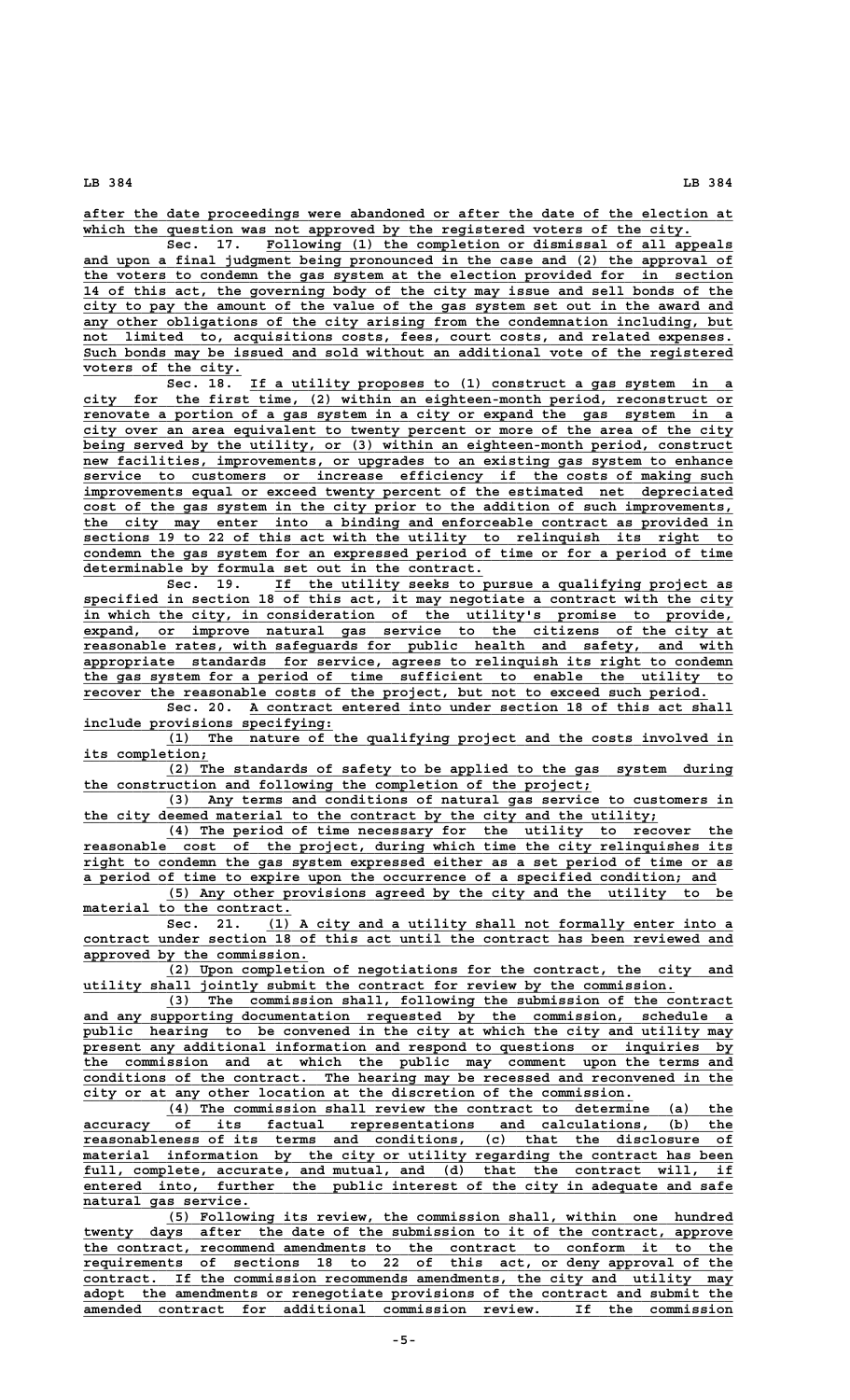**\_\_\_\_\_\_\_\_\_\_\_\_\_\_\_\_\_\_\_\_\_\_\_\_\_\_\_\_\_\_\_\_\_\_\_\_\_\_\_\_\_\_\_\_\_\_\_\_\_\_\_\_\_\_\_\_\_\_\_\_\_\_\_\_\_\_\_\_\_\_\_\_\_\_\_\_\_\_ recommends amendments or denies approval of the contract, the city and utility**  $\overline{\text{may}}$  stipulate to additional time beyond the one hundred twenty days for the  **\_\_\_\_\_\_\_\_\_\_\_\_\_\_\_\_\_\_\_\_\_\_\_\_\_\_\_\_\_\_\_\_\_\_\_\_\_\_\_\_\_\_\_\_\_\_\_\_\_\_\_\_\_\_\_\_\_\_\_\_\_\_\_\_\_\_\_\_\_\_\_\_\_\_\_\_\_\_ commission to further review amendments to or renegotiate provisions of the contract. \_\_\_\_\_\_\_\_\_**

 **\_\_\_\_\_\_\_\_\_\_\_\_\_\_\_\_\_\_\_\_\_\_\_\_\_\_\_\_\_\_\_\_\_\_\_\_\_\_\_\_\_\_\_\_\_\_\_\_\_\_\_\_\_\_\_\_\_\_\_\_\_\_\_\_\_\_\_\_ (6) When the commission approves the contract, the city and utility**  $\texttt{may formally enter into the contract.}$ 

 **\_\_\_\_\_\_\_\_\_\_\_\_\_\_\_\_\_\_\_\_\_\_\_\_\_\_\_\_\_\_\_\_\_\_\_\_\_\_\_\_\_\_\_\_\_\_\_\_\_\_\_\_\_\_\_\_\_\_\_\_\_\_\_\_\_\_\_\_ (7) The commission may adopt and promulgate any rules or regulations \_\_\_\_\_\_\_\_\_\_\_\_\_\_\_\_\_\_\_\_\_\_\_\_\_\_\_\_\_\_\_\_\_\_\_\_\_\_\_\_\_\_\_\_\_\_\_\_\_\_\_\_\_\_\_\_\_\_\_\_\_\_\_\_\_\_\_\_\_\_\_\_\_\_\_\_\_\_ necessary for the administration of its duties and responsibilities pursuant \_\_\_\_\_\_\_\_\_\_\_\_\_\_\_\_\_\_\_\_\_\_\_\_\_\_\_\_\_\_\_\_\_ to sections 18 to 22 of this act.**

**Sec. 22.** (1) Except as provided in subsection (2) or (3) of this section, a contract between a city and a utility entered into under sections  **\_\_\_\_\_\_\_\_\_\_\_\_\_\_\_\_\_\_\_\_\_\_\_\_\_\_\_\_\_\_\_\_\_\_\_\_\_\_\_\_\_\_\_\_\_\_\_\_\_\_\_\_\_\_\_\_\_\_\_\_\_\_\_\_\_\_\_\_\_\_\_\_\_\_\_\_\_\_ section, a contract between a city and a utility entered into under sections \_\_\_\_\_\_\_\_\_\_\_\_\_\_\_\_\_\_\_\_\_\_\_\_\_\_\_\_\_\_\_\_\_\_\_\_\_\_\_\_\_\_\_\_\_\_\_\_\_\_\_\_\_\_\_\_\_\_\_\_\_\_\_\_\_\_\_\_\_\_\_\_\_\_\_\_\_\_ 18 to 22 of this act shall bar the city from initiating condemnation \_\_\_\_\_\_\_\_\_\_\_\_\_\_\_\_\_\_\_\_\_\_\_\_\_\_\_\_\_\_\_\_\_\_\_\_\_\_\_\_\_\_\_\_\_\_\_\_\_\_\_\_\_\_\_\_\_\_\_ proceedings during the period provided for in the contract.**

 **\_\_\_\_\_\_\_\_\_\_\_\_\_\_\_\_\_\_\_\_\_\_\_\_\_\_\_\_\_\_\_\_\_\_\_\_\_\_\_\_\_\_\_\_\_\_\_\_\_\_\_\_\_\_\_\_\_\_\_\_\_\_\_\_\_\_\_\_ (2) If the utility, by act or omission, breaches the contract, the \_\_\_\_\_\_\_\_\_\_\_\_\_\_\_\_\_\_\_\_\_\_\_\_\_\_\_\_\_\_\_\_\_\_\_\_\_\_\_\_\_\_\_\_\_\_\_\_\_\_\_\_\_\_\_\_\_\_\_\_\_\_\_\_\_\_\_\_\_\_\_\_\_\_\_\_\_\_ city may pursue action in the district court of the county in which the city \_\_\_\_\_\_\_\_\_\_\_\_\_\_\_\_\_\_\_\_\_\_\_\_\_\_\_\_\_\_\_\_\_\_\_\_\_\_\_\_\_\_\_\_\_\_\_\_\_\_\_\_\_\_\_\_\_\_\_\_\_\_\_\_\_\_\_\_\_\_\_\_\_\_\_\_\_\_ is located to have the court determine whether a material breach has occurred. \_\_\_\_\_\_\_\_\_\_\_\_\_\_\_\_\_\_\_\_\_\_\_\_\_\_\_\_\_\_\_\_\_\_\_\_\_\_\_\_\_\_\_\_\_\_\_\_\_\_\_\_\_\_\_\_\_\_\_\_\_\_\_\_\_\_\_\_\_\_\_\_\_\_\_\_\_\_ If the court determines that a material breach has occurred, the city may \_\_\_\_\_\_\_\_\_\_\_\_\_\_\_\_\_\_\_\_\_\_\_\_\_\_\_\_\_\_\_\_\_\_\_\_\_\_\_\_\_\_\_\_\_\_\_\_\_\_\_\_\_\_\_\_\_\_\_\_\_\_\_\_\_\_\_\_\_\_\_\_\_\_\_\_\_\_ initiate proceedings to condemn the gas system notwithstanding that the term** of relinquishment set out in the contract has not expired.

 **\_\_\_\_\_\_\_\_\_\_\_\_\_\_\_\_\_\_\_\_\_\_\_\_\_\_\_\_\_\_\_\_\_\_\_\_\_\_\_\_\_\_\_\_\_\_\_\_\_\_\_\_\_\_\_\_\_\_\_\_\_\_\_\_\_\_\_\_ (3) Except upon the express written approval of the city, the \_\_\_\_\_\_\_\_\_\_\_\_\_\_\_\_\_\_\_\_\_\_\_\_\_\_\_\_\_\_\_\_\_\_\_\_\_\_\_\_\_\_\_\_\_\_\_\_\_\_\_\_\_\_\_\_\_\_\_\_\_\_\_\_\_\_\_\_\_\_\_\_\_\_\_\_\_\_ utility may not assign or transfer its interest in the contract to an \_\_\_\_\_\_\_\_\_\_\_\_\_\_\_\_\_\_\_\_\_\_\_\_ independent third party.**

**Sec. 23. Section 16-645, Reissue Revised Statutes of Nebraska, is amended to read:**

**16-645. In all cases of damages arising from the creation or widening of new streets, avenues, or alleys, from the appropriation of property for sewers, parks, parkways, public squares, public heating plants, power plants, gas works, electric light plants, waterworks, or market places, and from change of grade in streets, avenues, or alleys, the damages sustained shall be ascertained and determined as provided in sections 76-704 to 76-724, except as to property specifically excluded by section 76-703 and as to which ——— \_\_\_\_\_\_\_\_\_\_\_\_\_\_\_\_\_\_\_\_\_\_\_\_\_\_\_\_\_\_\_\_\_\_\_\_\_\_\_\_\_\_\_\_\_\_\_\_ sections 19-701 to 19-707 are or the Municipal Natural Gas System Condemnation \_\_\_\_\_\_ Act is applicable.**

**Sec. 24. Section 16-674, Reissue Revised Statutes of Nebraska, is amended to read:**

**16-674. The mayor and city council shall have power to purchase or provide for, establish, construct, extend, enlarge, maintain, operate, and regulate for the city any such waterworks, gas works, power plant, including an electrical distribution facility, electric or other light works, or heating plant, or to condemn and appropriate, for the use of the city, waterworks, gas works, power plant, including an electrical distribution facility, electric or other light works, or heating plant. The procedure to condemn property shall be exercised in the manner set forth in sections 76-704 to 76-724, except as to property specifically excluded by section 76-703 and as to which sections ——— \_\_\_\_\_\_\_\_\_\_\_\_\_\_\_\_\_\_\_\_\_\_\_\_\_\_\_\_\_\_\_\_\_\_\_\_\_\_\_\_\_\_\_\_\_\_\_\_\_\_\_\_\_\_\_\_\_ 19-701 to 19-707 are or the Municipal Natural Gas System Condemnation Act is applicable. For purposes of this section, an electrical distribution facility shall be located within the retail service area of such city as approved by and on file with the Nebraska Power Review Board, pursuant to Chapter 70, article 10.**

**Sec. 25. Section 17-559, Reissue Revised Statutes of Nebraska, is amended to read:**

**17-559. Second-class cities and villages shall have power to create, open, widen, or extend any street, avenue, alley, offstreet parking area, or other public way, or annul, vacate, or discontinue the same; to take private property for public use for the purpose of erecting or establishing market houses, market places, parks, swimming pools, airports, gas systems, including distribution facilities, water systems, power plants, including electrical distribution facilities, sewer systems, or for any other needed public purpose; and to exercise the power of eminent domain within or without the city or village limits for the purpose of establishing and operating power plants including electrical distribution facilities to supply such city or village with public utility service, and for sewerage purposes, water supply systems, or airports. The procedure to condemn property shall be exercised in the manner set forth in sections 76-704 to 76-724, except as to property specifically excluded by section 76-703 and as to which sections 19-701 to ——— \_\_\_\_\_\_\_\_\_\_\_\_\_\_\_\_\_\_\_\_\_\_\_\_\_\_\_\_\_\_\_\_\_\_\_\_\_\_\_\_\_\_\_\_\_\_\_\_\_\_\_\_\_\_\_ 19-707 are or the Municipal Natural Gas System Condemnation Act is applicable. For purposes of this section, electrical distribution facilities shall be located within the retail service area of such city or village as approved by and on file with the Nebraska Power Review Board, pursuant to Chapter 70, article 10.**

> **Sec. 26. Section 18-2520, Reissue Revised Statutes of Nebraska, is amended to read:**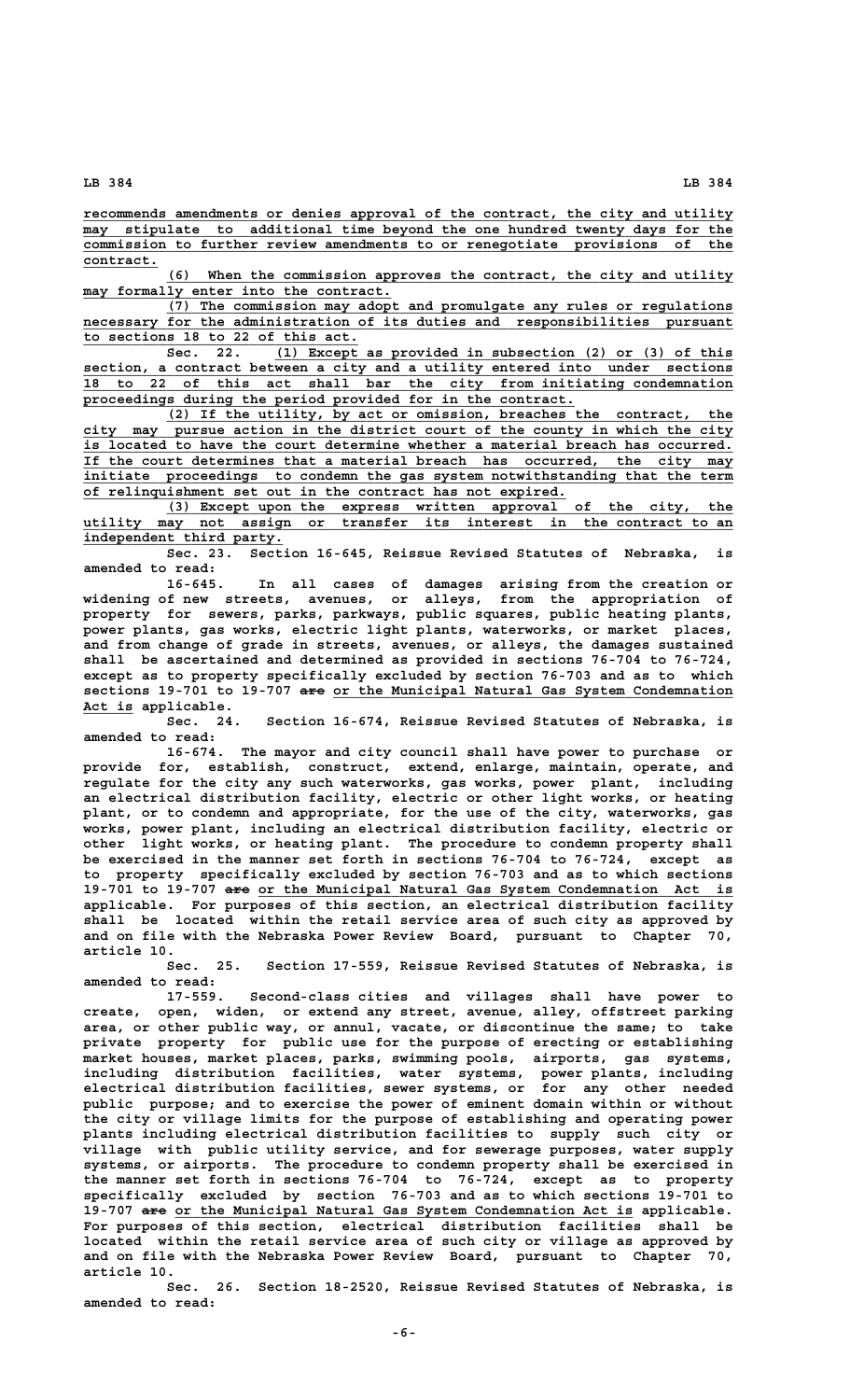18-2520. **The** (1) Except as provided in subsection (2) of this section, the executive officer and governing body of a municipal subdivision **may at any time, by resolution, provide for the submission to a direct vote of the electors of any measure pending before it, passed by it, including an override of any veto, if necessary, or enacted by the electors under sections 18-2501 to 18-2538 and may provide in such resolution that such measure shall be submitted at a special election or the next regularly scheduled primary or general election. Immediately upon the passage of any such resolution for submission, the city clerk shall cause such measure to be submitted to a direct vote of the electors, at the time specified in such resolution and in the manner provided in sections 18-2501 to 18-2538 for submission of measures upon proposals and petitions filed by voters. Such matter shall become law if approved by a majority of the votes cast.**

 **\_\_\_\_\_\_\_\_\_\_\_\_\_\_\_\_\_\_\_\_\_\_\_\_\_\_\_\_\_\_\_\_\_\_\_\_\_\_\_\_\_\_\_\_\_\_\_\_\_\_\_\_\_\_\_\_\_\_\_\_\_\_\_\_\_\_\_\_ (2) The executive officer and governing body of a municipal** subdivision shall not submit to a direct vote of the electors the question of  **\_\_\_\_\_\_\_\_\_\_\_\_\_\_\_\_\_\_\_\_\_\_\_\_\_\_\_\_\_\_\_\_\_\_\_\_\_\_\_\_\_\_\_\_\_\_\_\_\_\_\_\_\_\_\_\_\_\_\_\_\_\_\_\_\_\_\_\_\_\_\_\_\_\_\_\_\_\_ whether the municipal subdivision should initiate proceedings for the \_\_\_\_\_\_\_\_\_\_\_\_\_\_\_\_\_\_\_\_\_\_\_\_\_\_\_\_\_\_\_\_\_\_\_\_\_ condemnation of a natural gas system.**

> **Sec. 27. Section 18-2523, Reissue Revised Statutes of Nebraska, is amended to read:**

> **\_\_\_ 18-2523. (1) The power of initiative allows citizens the right to enact measures affecting the governance of each municipal subdivision in the state. An initiative proposal shall not have as its primary or sole purpose the repeal or modification of existing law except if such repeal or modification is ancillary to and necessary for the adoption and effective operation of the initiative measure.**

> **\_\_\_ (2) An initiative shall not be effective if the direct or indirect effect of the passage of such initiative measure shall be to repeal or alter an existing law, or portion thereof, which is not subject to referendum or subject only to limited referendum pursuant to section 18-2528.**

 **\_\_\_\_\_\_\_\_\_\_\_\_\_\_\_\_\_\_\_\_\_\_\_\_\_\_\_\_\_\_\_\_\_\_\_\_\_\_\_\_\_\_\_\_\_\_\_\_\_\_\_\_\_\_\_\_\_\_\_\_\_\_\_\_\_\_\_\_ (3) The power of initiative shall extend to a measure to provide for \_\_\_\_\_\_\_\_\_\_\_\_\_\_\_\_\_\_\_\_\_\_\_\_\_\_\_\_\_\_\_\_\_\_\_\_\_\_\_\_\_\_\_\_\_\_\_\_\_\_\_\_\_\_\_\_\_\_\_\_\_\_\_\_\_\_\_\_\_\_\_\_\_\_\_\_\_\_ the condemnation of an investor-owned natural gas system by a municipal \_\_\_\_\_\_\_\_\_\_\_\_\_\_\_\_\_\_\_\_\_\_\_\_\_\_\_\_\_\_\_\_\_\_\_\_\_\_\_\_\_\_\_\_\_\_\_\_\_\_\_\_\_\_\_\_\_\_\_\_\_\_\_\_\_\_\_\_\_\_\_\_\_\_\_\_\_\_ subdivision when the condemnation would, if initiated by the governing body of \_\_\_\_\_\_\_\_\_\_\_\_\_\_\_\_\_\_\_\_\_\_\_\_\_\_\_\_\_\_\_\_\_\_\_\_\_\_\_\_\_\_\_\_\_\_\_\_\_\_\_\_\_\_\_\_\_\_\_\_\_\_\_\_\_\_\_\_\_\_\_\_\_\_\_\_\_\_ the municipal subdivision, be governed by the provisions of the Municipal**  $Natural$  Gas System Condemnation Act.

 **\_\_\_\_\_\_\_\_\_\_\_\_\_\_\_\_\_\_\_\_\_\_\_\_\_\_\_\_\_\_\_\_\_\_\_\_\_\_\_\_\_\_\_\_\_\_\_\_\_\_\_\_\_\_\_\_\_\_\_\_\_\_\_\_\_\_\_\_ (4) An initiative measure to provide for the condemnation of an** investor-owned natural gas system by a municipal subdivision shall be a  **\_\_\_\_\_\_\_\_\_\_\_\_\_\_\_\_\_\_\_\_\_\_\_\_\_\_\_\_\_\_\_\_\_\_\_\_\_\_\_\_\_\_\_\_\_\_\_\_\_\_\_\_\_\_\_\_\_\_\_\_\_\_\_\_\_\_\_\_\_\_\_\_\_\_\_\_\_\_ measure to require the municipal subdivision to initiate and pursue \_\_\_\_\_\_\_\_\_\_\_\_\_\_\_\_\_\_\_\_\_\_\_\_\_\_\_\_\_\_\_\_\_\_\_\_\_\_\_\_\_\_\_\_\_\_\_\_\_\_\_\_\_\_\_\_\_\_\_\_\_\_\_\_\_\_\_\_\_\_\_\_\_\_\_\_\_\_ condemnation proceedings subject to the provisions of the Municipal Natural** condemnation proceedings subject to the provisions of the Municipal Natural Gas System Condemnation Act.

**Sec. 28. Section 18-2528, Revised Statutes Supplement, 2000, is amended to read:**

**18-2528. (1) The following measures shall not be subject to referendum or limited referendum:**

to carry out contractual obligations, **including, but not limited to, those relating to the issuance of or provided for in bonds, notes, warrants, or other evidences of indebtedness, for projects previously approved by a measure which was, or is, subject to referendum or limited referendum or previously approved by a measure adopted prior to July 17, 1982;**

**(b) Measures relating to any industrial development projects, subsequent to measures giving initial approval to such projects;**

**(c) Measures adopting proposed budget statements following compliance with procedures set forth in the Nebraska Budget Act;**

**(d) Measures relating to the immediate preservation of the public peace, health, or safety which have been designated as urgent measures by unanimous vote of those present and voting of the municipal subdivision's governing body and approved by its executive officer;**

**(e) Measures relating to projects for which notice has been given as provided for in subsection (4) of this section and for which a sufficient referendum petition was not filed within the time limit stated in such notice or which received voter approval after the filing of such petition;**

**(f) Resolutions directing the city clerk to cause measures to be submitted to a vote of the people at a special election as provided in sections 18-2524 and 18-2529;**

**(g) Resolutions ordering an earlier effective date for measures enacted by initiative as provided in section 18-2526;**

**(h) Measures relating to any facility or system adopted or enacted pursuant to the Integrated Solid Waste Management Act by municipalities and which are necessary to carry out contractual obligations provided for in previously issued bonds, notes, warrants, or other evidence of indebtedness;**

**(i) Measures that amend, supplement, change, modify, or repeal a zoning regulation, restriction, or boundary and are subject to protest as**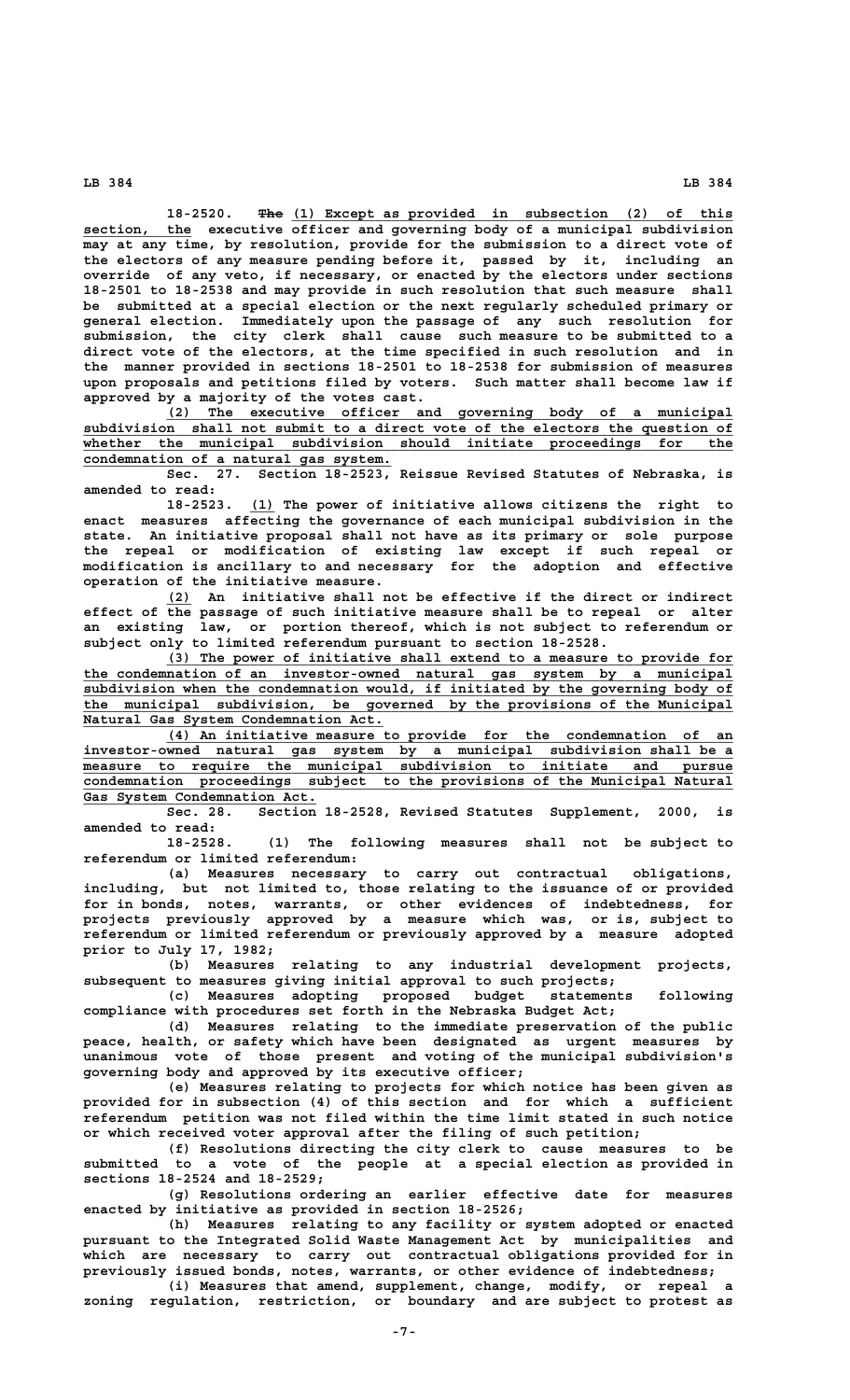**——— provided in section 14-405 or 19-905; and**

**(j) Measures relating to personnel issues, including, but not limited to, establishment, modification, or elimination of any personnel position, policy, salary, or benefit and any hiring, promotion, demotion, or \_\_\_\_\_ termination of personnel; and**

 **\_\_\_\_\_\_\_\_\_\_\_\_\_\_\_\_\_\_\_\_\_\_\_\_\_\_\_\_\_\_\_\_\_\_\_\_\_\_\_\_\_\_\_\_\_\_\_\_\_\_\_\_\_\_\_\_\_\_\_\_\_\_\_\_\_\_\_\_ (k) Measures relating to matters subject to the provisions of the \_\_\_\_\_\_\_\_\_\_\_\_\_\_\_\_\_\_\_\_\_\_\_\_\_\_\_\_\_\_\_\_\_\_\_\_\_\_\_\_\_\_\_\_\_ Municipal Natural Gas System Condemnation Act.**

**(2) The following measures shall be subject to limited referendum:**

**(a) Measures in furtherance of a policy of the municipal subdivision or relating to projects previously approved by a measure which was subject to referendum or which was enacted by initiative or has been approved by the voters at an election, except that such measures shall not be subject to referendum or limited referendum for a period of one year after any such policy or project was approved at a referendum election, enacted by initiative, or approved by the voters at an election;**

**(b) Measures relating to the acquisition, construction, installation, improvement, or enlargement, including the financing or refinancing of the costs, of public ways, public property, utility systems, and other capital projects and measures giving initial approval for industrial development projects;**

**(c) Measures setting utility system rates and charges, except for measures necessary to carry out contractual obligations provided for in previously issued bonds, notes, warrants, or other evidences of indebtedness, and pay rates and salaries for municipal subdivision employees other than the members of the governing body and the executive officer; and**

**(d) Measures relating to any facility or system adopted or enacted pursuant to the Integrated Solid Waste Management Act by municipalities except for measures necessary to carry out contractual obligations provided for in previously issued bonds, notes, warrants, or other evidence of indebtedness.**

**(3) Measures subject to limited referendum shall ordinarily take effect thirty days after their passage by the governing body, including an override of any veto, if necessary. Referendum petitions directed at measures subject to limited referendum shall be filed for signature verification pursuant to section 18-2518 within thirty days after such measure's passage by the governing body, including an override of any veto, if necessary, or after notice is first published pursuant to subdivision (4)(c) of this section. If the necessary number of signatures as provided in section 18-2529 or 18-2530 has been obtained within the time limitation, the effectiveness of the measure shall be suspended unless approved by the voters.**

**(4) For any measure relating to the acquisition, construction, installation, improvement, or enlargement of public ways, public property, utility systems, or other capital projects or any measure relating to any facility or system adopted or enacted pursuant to the Integrated Solid Waste Management Act, a municipality may exempt all subsequent measures relating to the same project from the referendum and limited referendum procedures provided for in sections 18-2501 to 18-2537 by the following procedure:**

**(a) By holding a public hearing on the project, the time and place of such hearing being published at least once not less than five days prior to the date set for hearing in a newspaper of general circulation within the governing body's jurisdiction;**

**(b) By passage of a measure approving the project, including an override of a veto if necessary, at a meeting held on any date subsequent to the date of hearing; and**

**(c) After passage of such measure, including an override of a veto if necessary, by giving notice as follows: (i) For those projects for which applicable statutes require an ordinance or resolution of necessity, creating a district or otherwise establishing the project, notice shall be given for such project by including either as part of such ordinance or resolution or as part of any publicized notice concerning such ordinance or resolution a statement that the project as described in the ordinance or resolution is subject to limited referendum for a period of thirty days after the first publication of such notice and that, after such thirty-day period, the project and measures related to it will not be subject to any further right of referendum; and (ii) for projects for which applicable statutes do not require an ordinance or resolution of necessity, notice shall be given by publication of a notice concerning such projects stating in general terms the nature of the project and the engineer's estimate of costs of such project and stating that the project described in the notice is subject to limited referendum for a period of thirty days after the first publication of such notice and that, after such thirty-day period, the project and measures related to it will not be subject to any further right of referendum. The notice required by subdivision (c)(ii) of this subsection shall be published in at least one**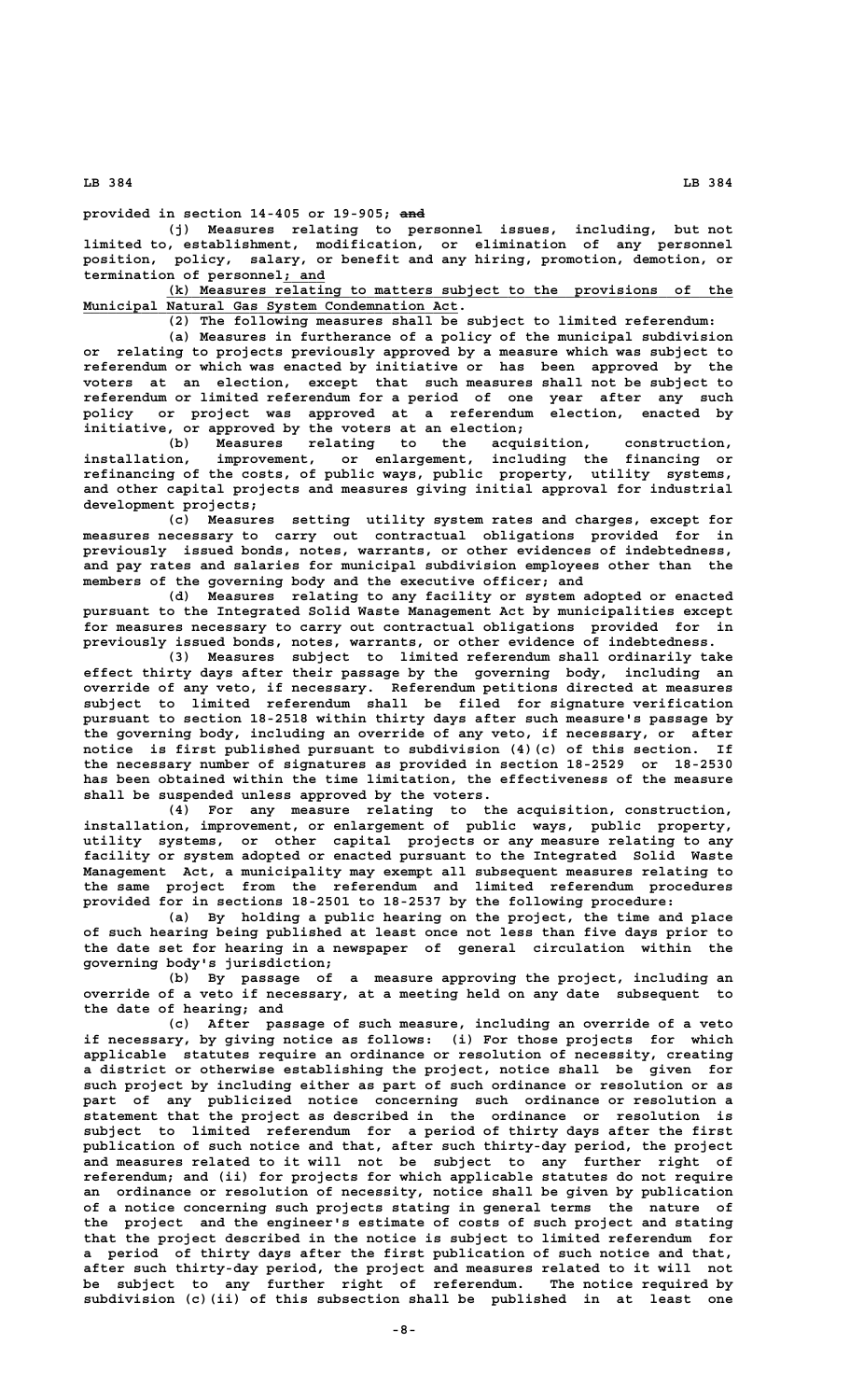**newspaper of general circulation within the municipal subdivision and shall be published not later than fifteen days after passage by the governing body, including an override of a veto, if necessary, of a measure approving the project.**

**The right of a municipal subdivision to hold such a hearing prior to passage of the measure by the governing body and give such notice after passage of such measure by the governing body to obtain exemption for any particular project in a manner described in this subsection is optional, and no municipal subdivision shall be required to hold such a hearing or give such notice for any particular project.**

 **\_\_\_\_\_\_\_\_\_\_\_\_\_\_\_\_\_\_\_\_\_\_\_\_\_\_\_\_\_\_\_\_\_\_\_\_\_\_\_\_\_\_\_\_\_\_\_\_\_\_\_\_\_\_\_\_\_\_\_\_\_\_\_\_ (5) Nothing in subsections (2) and (4) of this section shall be \_\_\_\_\_\_\_\_\_\_\_\_\_\_\_\_\_\_\_\_\_\_\_\_\_\_\_\_\_\_\_\_\_\_\_\_\_\_\_\_\_\_\_\_\_\_\_\_\_\_\_\_\_\_\_\_\_\_\_\_\_\_\_\_\_\_\_\_\_\_\_\_\_\_\_\_\_\_ construed as subjecting to limited referendum any measure related to matters \_\_\_\_\_\_\_\_\_\_\_\_\_\_\_\_\_\_\_\_\_\_\_\_\_\_\_\_\_\_\_\_\_\_\_\_\_\_\_\_\_\_\_\_\_\_\_\_\_\_\_\_\_\_\_\_\_\_\_\_\_\_\_\_\_\_\_\_\_\_\_\_\_\_\_\_\_\_ subject to the provisions of the Municipal Natural Gas System Condemnation Act.\_\_\_\_**

> **\_\_\_ (6) All measures, except as provided in subsections (1), (2), and (4) of this section, shall be subject to the referendum procedure at any time after such measure has been passed by the governing body, including an override of a veto, if necessary, or enacted by the voters by initiative.**

> **Sec. 29. Section 19-701, Reissue Revised Statutes of Nebraska, is amended to read:**

> **19-701. Whenever the qualified electors of any city of the primary class, city of the first class, city of the second class, or village shall vote at any general or special election to acquire and appropriate, by an exercise of the power of eminent domain, any waterworks, waterworks system,** gas plant or a gas system, including a natural or bottled gas plant, gas distribution system, or gas pipe lines, electric light plant, electric light **and power plant, heating plant, street railway, or street railway system, located or operating within or partly within and partly without such city or village, together with real and personal property needed or useful in connection therewith, if the main part of such works, plant, or system be within any such city or village and even though a franchise for the construction and operating of any such works, plant, or system may or may not have expired, then any such city or village shall possess and have the power and authority, by an exercise of the power of eminent domain to appropriate and acquire, for the public use of any such city or village, any such works,** plant, railway, pipelines, or system<u>. If</u> + PROVIDED, that where any public **utility properties supplying different kinds of service to such a city or village are operated as one unit and under one management, the right to acquire and appropriate, as provided in sections 19-701 to 19-707, shall cover and extend to the entire property and not to any divided or segregated part thereof, and the duly constituted authorities of any such city or village shall have the power to submit such question or proposition, in the usual manner, to the qualified electors of any such city or village at any general city or village election or at any special city or village election and may submit the proposition in connection with any city or village special election called for any other purpose, and the votes cast thereon shall be canvassed and the result found and declared as in any other city or village election.\_** Such + AND PROVIDED FURTHER, such city or village authorities shall submit **such question at any such election whenever a petition asking for such submission, signed by the legal voters of such a city or village equaling in number fifteen percent of the votes cast at the last general city or village election, and filed in the city or village clerk's office at least sixty days before the election at which the submission is asked, but if the question of acquiring any particular plant or system has been submitted once, the same question shall not again be submitted to the voters of such a city or village until two years shall have elapsed from and after the date of the findings by the board of appraisers regarding the value of the property and the city's or village's rejection of the same.**

> **Sec. 30. Section 19-709, Reissue Revised Statutes of Nebraska, is amended to read:**

> **19-709. The mayor and city council of any city of the first or** second class or the ehairman chairperson and members of the board of trustees **of any village shall have power to purchase or appropriate private property or school lands for the use of the city or village for streets, alleys, avenues, parks, parkways, boulevards, sanitary sewers, storm water sewers, public squares, public auditoriums, public fire stations, training facilities for**  $f$ **iremen** firefighters, market places, public heating plants, power plants, gas **works, electric light plants, wells, or waterworks, including mains, pipelines, and settling basins therefor, and to acquire outlets and the use of streams for sewage disposal. When necessary for the proper construction of any of the works above provided, the right of appropriation shall extend such distance as may be necessary from the corporate limits of the city or village,**